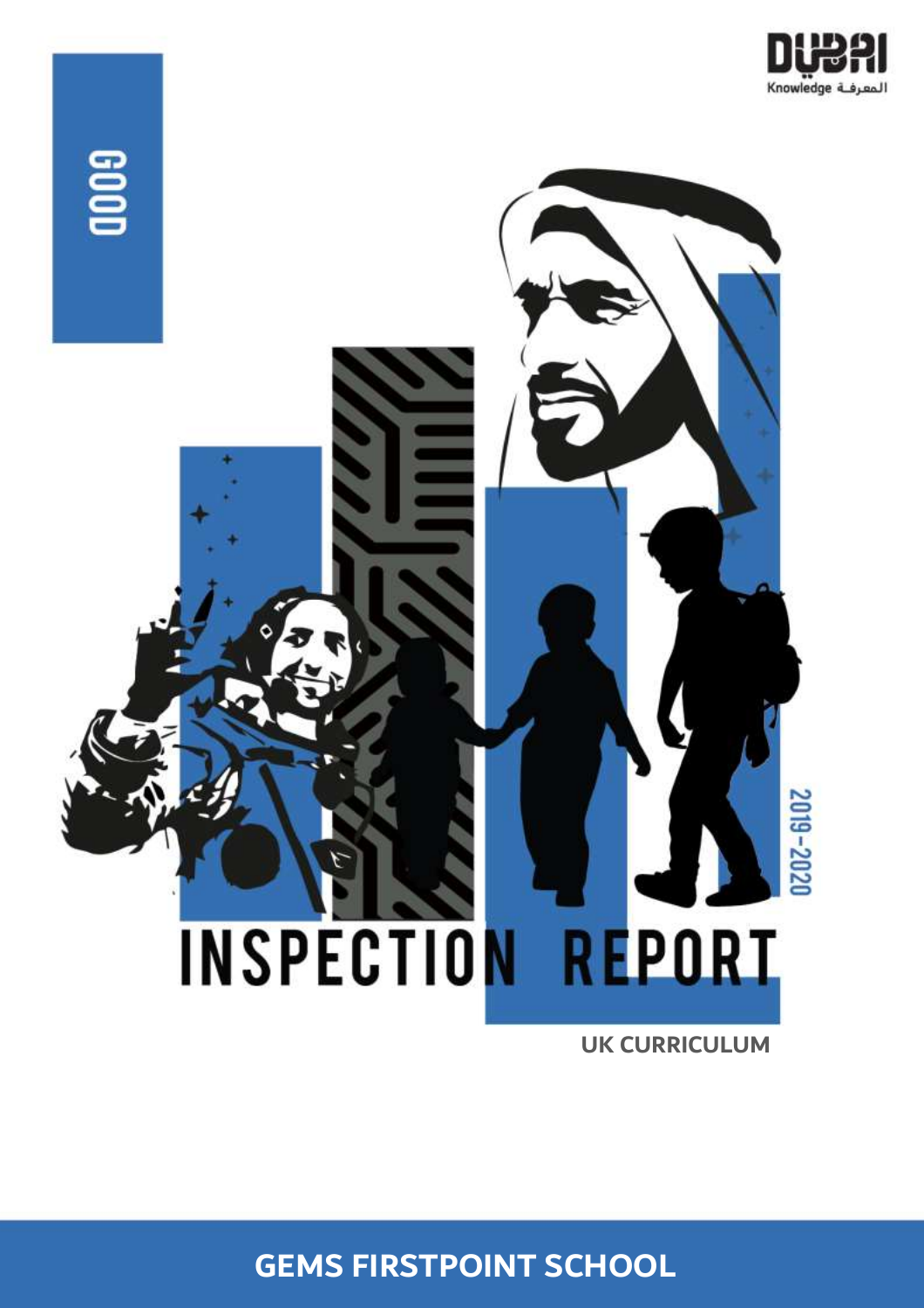

# **Contents**

<span id="page-1-0"></span>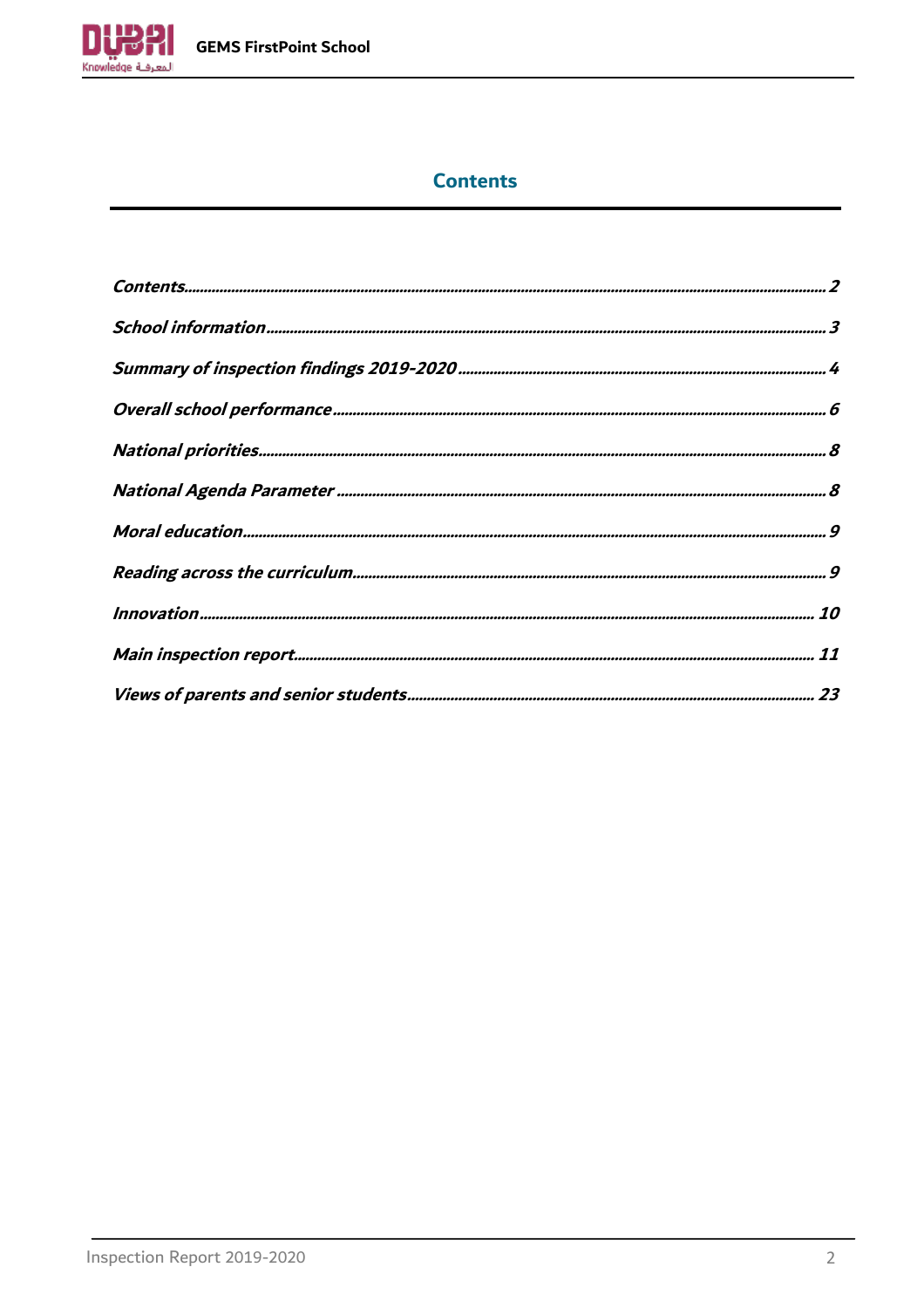

<span id="page-2-0"></span>

|                     | ⊚                       | Location                                         | The Villa, Dubai                       |
|---------------------|-------------------------|--------------------------------------------------|----------------------------------------|
|                     | i                       | Opening year of School                           | 2014                                   |
|                     | ₩                       | Website                                          | www.gemsfirstpointschool-dubai.com     |
|                     | G                       | Telephone                                        | +97142789700                           |
|                     |                         | Principal                                        | <b>Matthew Tompkins</b>                |
| General Information | ij                      | Principal - Date appointed                       | 1/23/2019                              |
|                     |                         | Language of Instruction                          | English                                |
|                     | È                       | <b>Inspection Dates</b>                          | 27 to 30 January 2020                  |
|                     |                         |                                                  |                                        |
|                     | 88                      | Gender of students                               | Boys and girls                         |
|                     | $\overline{\text{max}}$ | Age range                                        | 3 to 18                                |
|                     | å                       | Grades or year groups                            | FS 1 to Year 13                        |
| Students            | 榔                       | Number of students on roll                       | 1593                                   |
|                     |                         | Number of Emirati students                       | 101                                    |
|                     | 19                      | Number of students of determination              | 142                                    |
|                     |                         | Largest nationality group of students            | <b>British</b>                         |
|                     |                         |                                                  |                                        |
|                     | i''                     | Number of teachers                               | 126                                    |
|                     | 68                      | Largest nationality group of teachers            | <b>British</b>                         |
| <b>Teachers</b>     |                         | Number of teaching assistants                    | 42                                     |
|                     | 8년의<br>8888             | Teacher-student ratio                            | 1:13                                   |
|                     | s.                      | Number of guidance counsellors                   | $\overline{2}$                         |
|                     | (Å)                     | Teacher turnover                                 | 20%                                    |
|                     |                         |                                                  |                                        |
|                     | m                       | Educational Permit/ License                      | <b>UK</b>                              |
| Curriculum          |                         | Main Curriculum                                  | National Curriculum for England (NCfE) |
|                     |                         | <b>External Tests and Examinations</b>           | GCSE, AS and A Levels, ASDAN, BTEC     |
|                     |                         | Accreditation                                    | <b>NA</b>                              |
|                     | E-                      | National Agenda Benchmark Tests                  | GL, CAT 4                              |
|                     |                         |                                                  |                                        |
|                     |                         | <b>School Journey for GEMS FIRSTPOINT SCHOOL</b> |                                        |

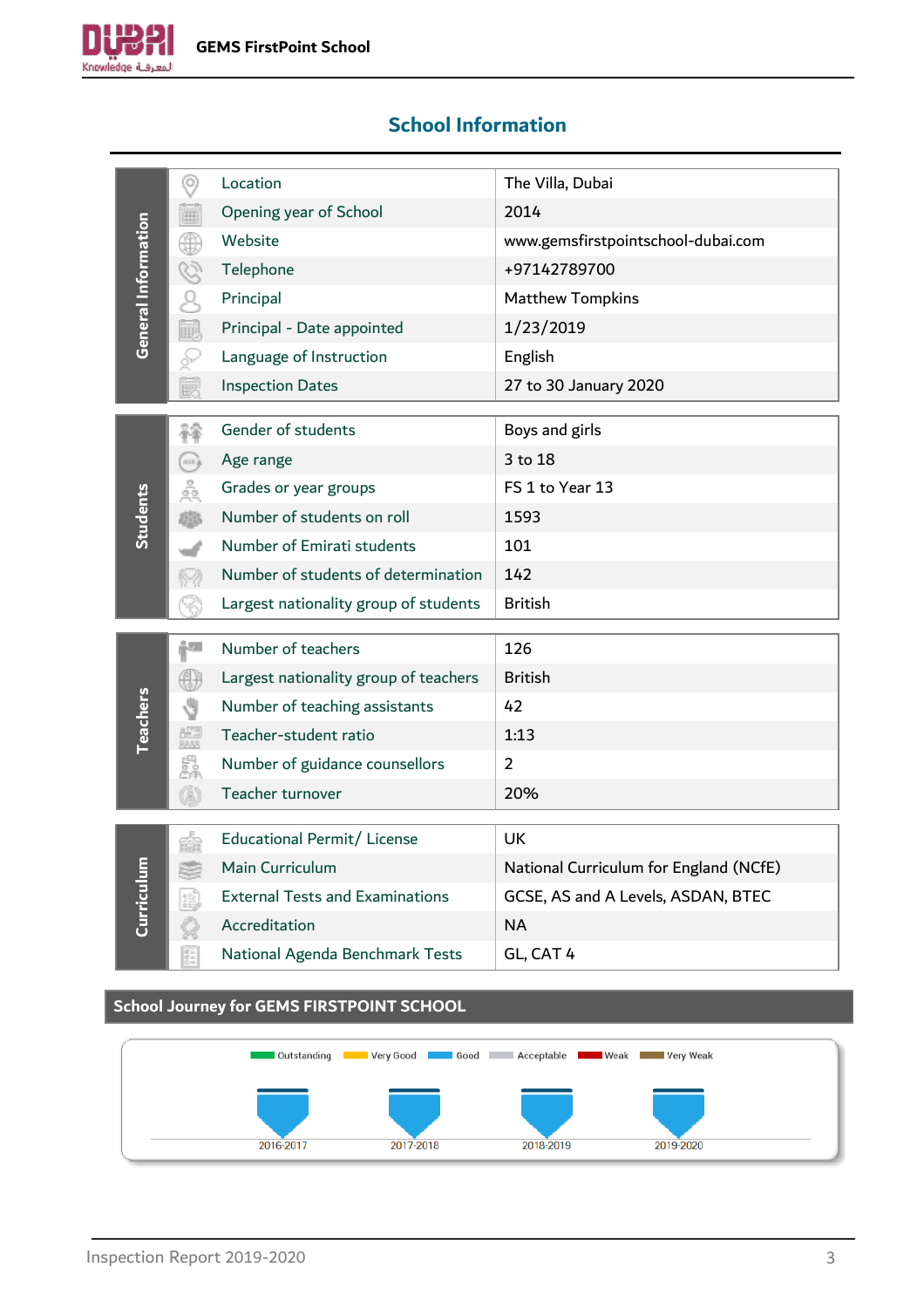

# **Summary of Inspection Findings 2019-2020**

<span id="page-3-0"></span>The overall quality of education provided by the school is **good**. The section below summarises the inspection findings for students' outcomes, provision and leadership.

• Foundation Stage (FS) and primary phase students demonstrate very good levels of achievement in English, mathematics and science. In the higher phases, students' achievement in these subjects is at least good. Achievement in Islamic education and Arabic is generally acceptable. Attainment **outcomes** in UAE social studies is good. Students in the lower year groups demonstrate very good learning skills, while elsewhere these skills are good. **Student**  • Students' personal and social development is outstanding across all phases. Students exhibit independent and innovative thinking and show care towards their peers and teachers. Most students display strong communication skills and share a good understanding of global citizenship. They are engaged learners who strive hard to improve. Their understanding of Islamic values and awareness of Emirati culture are consistently high. • The quality of teaching is very good in English, mathematics and science in the FS and Primary as teachers plan and facilitate lessons that allow students to explore and work independently. In the upper phases, teaching is less consistent. In the more effective lessons, students' critical thinking skills allow them to enquire and discover their strengths. The effective feedback and use of assessment information is key to successful learning in these lessons. **Provision for learners Provision for learners** • The quality of the curriculum in FS and Primary is very good. In FS, the curriculum is personalised to meet children's needs and interests and ensures continuity and progression of learning. In the higher years, regular reviews of the English, mathematics and science curricula lead to revisions to improve students' learning. The Islamic education and Arabic curricula do not meet the needs of all students. • Across all phases, the provision for the protection, care, guidance and support of students reaches the highest levels. The provision for child protection, safe guarding, security and building maintenance is very effective. The school justly prides itself on its level of personalised care for all students. Older students are provided with helpful advice and guidance on career choices and possible higher educational pathways. • Leaders are rapidly developing key aspects of the school as they promote the school's mission and **Leadership and**  Leadership and management **management** core values. Positive partnerships with parents are a feature of the school. Parents speak enthusiastically about the school improvements that enhance the quality of their children's education. The board of governors and the local advisory board (LAB) have not been successful in addressing last year's inspection recommendation to improve students' achievement in Islamic education and Arabic.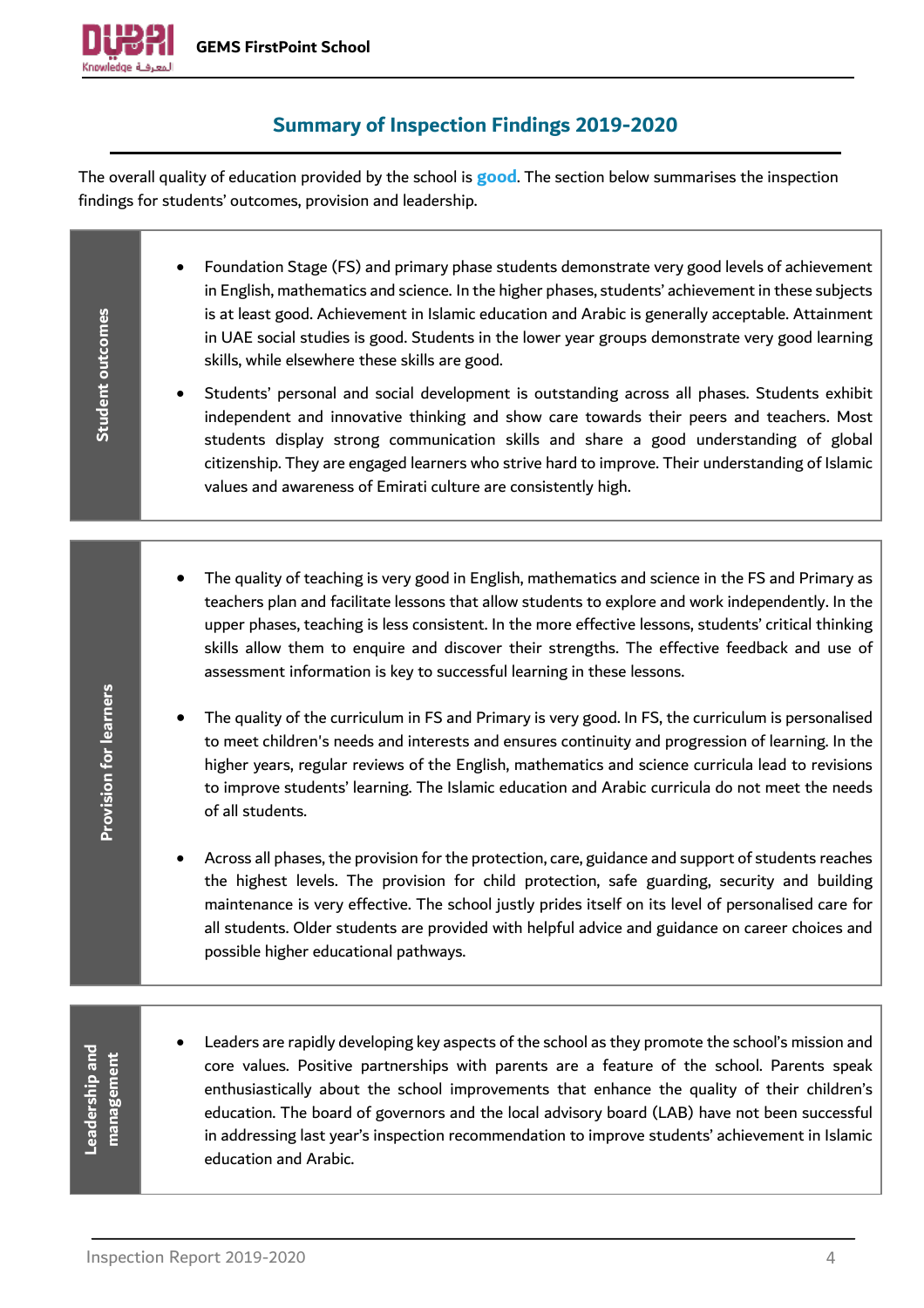## **The best features of the school:**

- FS and primary students' very good learning skills that support high levels of achievement in English, mathematics, science and a number of other subjects
- Students' outstanding personal and social development and their innovation skills, and the very good partnerships with parents
- The very good quality of teaching and effective assessment processes in the FS and the primary phase
- The school's outstanding quality of provision for health and safety, including the exceptional arrangements for child protection and safeguarding
- The strong leadership and the outstanding quality of management, staffing, facilities and resources.

## **Key recommendations:**

- The governors and school leaders should urgently ensure that the quality of the curriculum, teaching and assessment in Islamic education and Arabic, at least match their quality in the other subjects, in order to enhance students' learning outcomes.
- Improve students' attainment and progress in English and science in the secondary and post-16 phases.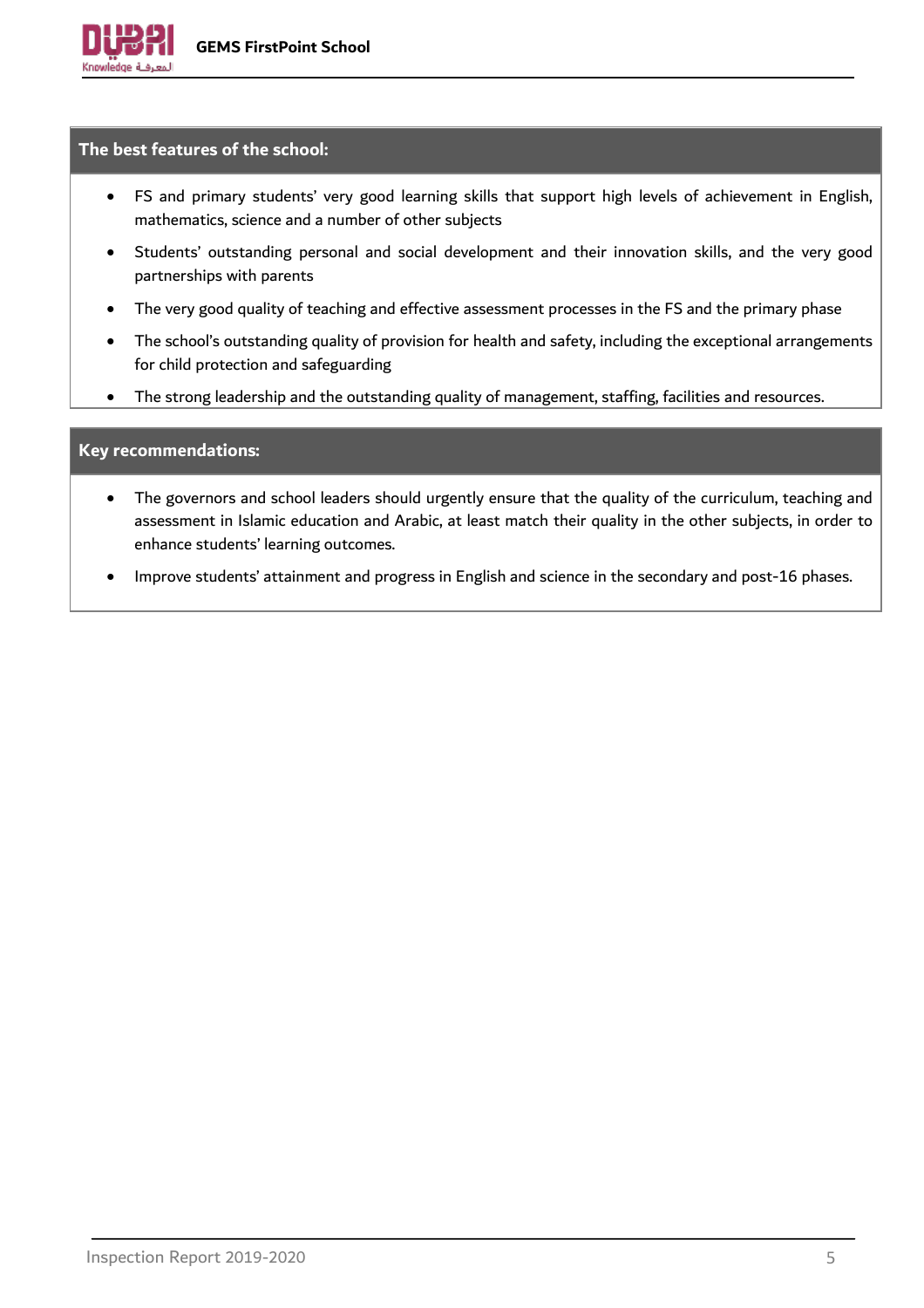<span id="page-5-0"></span>

# **Overall School Performance**

# **Good**

**1. Students' achievement**

|                                        |            | <b>Foundation Stage</b> | <b>Primary</b>         | <b>Secondary</b>  | <b>Post-16</b>    |
|----------------------------------------|------------|-------------------------|------------------------|-------------------|-------------------|
|                                        | Attainment | Not applicable          | Acceptable             | Acceptable        | Acceptable        |
| Islamic<br>Education                   | Progress   | Not applicable          | Acceptable             | Acceptable        | Good              |
|                                        | Attainment | Not applicable          | Acceptable             | Acceptable 1      | Acceptable        |
| Arabic as a<br>First Language          | Progress   | Not applicable          | Acceptable             | Acceptable        | Good              |
|                                        | Attainment | Not applicable          | Acceptable             | Acceptable        | Not applicable    |
| Arabic as an<br>Additional<br>Language | Progress   | Not applicable          | Acceptable             | Acceptable        | Not applicable    |
| ABC                                    | Attainment | Very good               | Very good T            | Good <sup>1</sup> | Good <sup>1</sup> |
| English                                | Progress   | Outstanding             | Very good              | Good              | Good              |
|                                        | Attainment | Very good               | Very good              | Very good         | Very good 1       |
| Mathematics                            | Progress   | Very good               | Very good              | Very good         | Very good 1       |
|                                        | Attainment | Very good               | Very good              | Good              | Good <sup>1</sup> |
| Science                                | Progress   | Very good               | Very good              | Good              | Good              |
|                                        |            |                         |                        |                   |                   |
| <b>UAE Social</b><br><b>Studies</b>    | Attainment |                         |                        | Good              |                   |
|                                        |            |                         |                        |                   |                   |
|                                        |            | <b>Foundation Stage</b> | <b>Primary</b>         | <b>Secondary</b>  | <b>Post-16</b>    |
| <b>Learning skills</b>                 |            | Very good               | Very good <sup>1</sup> | Good              | Good              |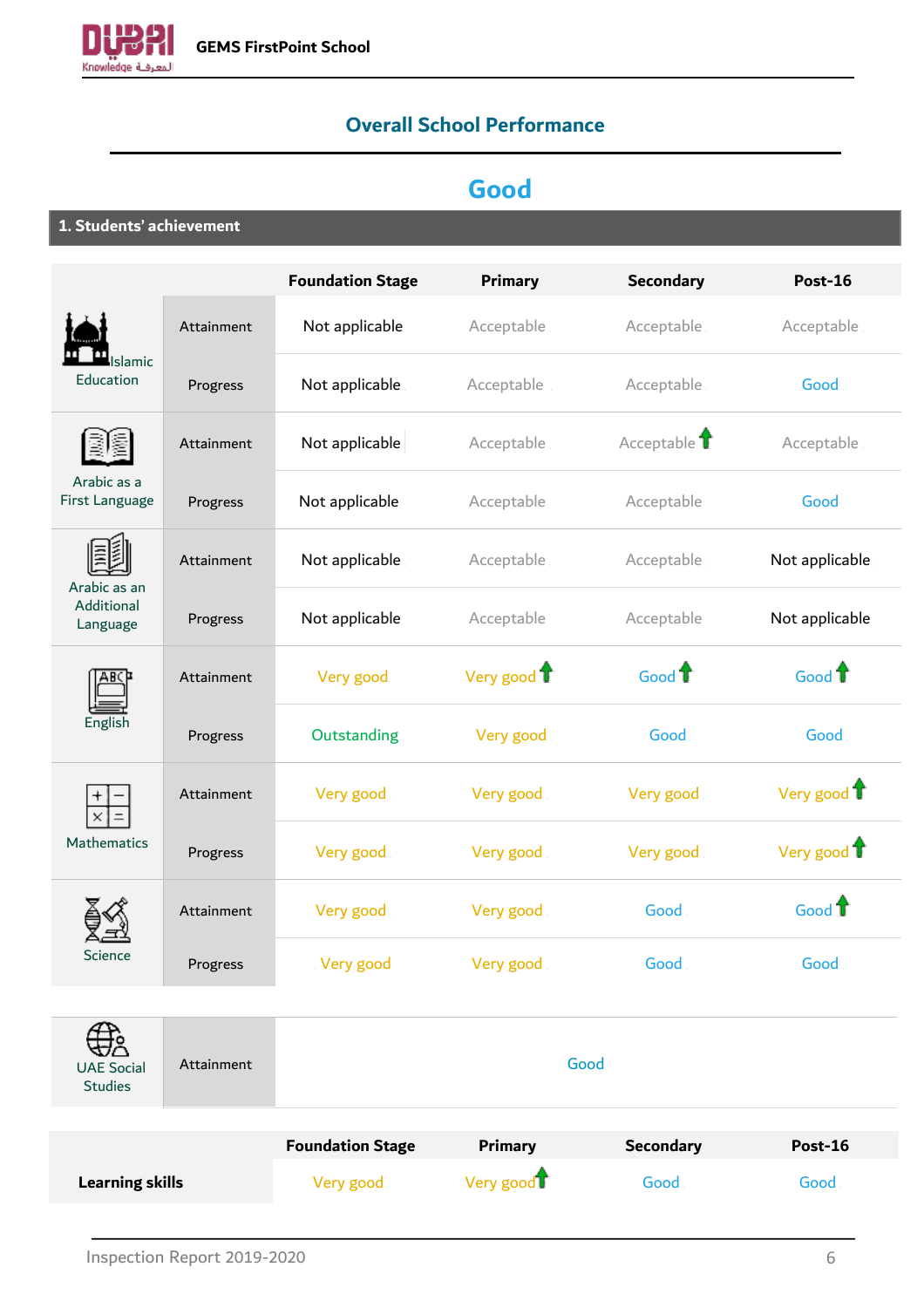

# **2. Students' personal and social development, and their innovation skills**

|                                                                                                 | <b>Foundation Stage</b> | <b>Primary</b>         | <b>Secondary</b>       | Post-16     |
|-------------------------------------------------------------------------------------------------|-------------------------|------------------------|------------------------|-------------|
| <b>Personal development</b>                                                                     | Outstanding             | Outstanding            | Outstanding            | Outstanding |
| <b>Understanding of Islamic</b><br>values and awareness of<br><b>Emirati and world cultures</b> | Very good               | Very good <sup>1</sup> | Very good <sup>1</sup> | Very good   |
| Social responsibility and<br>innovation skills                                                  | Very good               | Very good              | Very good              | Very good   |
|                                                                                                 |                         |                        |                        |             |

## **3. Teaching and assessment**

|                                         | <b>Foundation Stage</b> | Primary   | <b>Secondary</b> | Post-16   |
|-----------------------------------------|-------------------------|-----------|------------------|-----------|
| <b>Teaching for effective learning</b>  | Very good               | Very good | Good             | Good.     |
| <b>Assessment</b>                       | Very good               | Very good | Good             | Good.     |
| 4. Curriculum                           |                         |           |                  |           |
|                                         |                         |           |                  |           |
|                                         | <b>Foundation Stage</b> | Primary   | <b>Secondary</b> | Post-16   |
| Curriculum design and<br>implementation | Very good               | Very good | Very good        | Very good |

# **5. The protection, care, guidance and support of students**

|                                                                                   | <b>Foundation Stage</b> | Primary     | <b>Secondary</b> | Post-16            |  |
|-----------------------------------------------------------------------------------|-------------------------|-------------|------------------|--------------------|--|
| Health and safety, including<br>arrangements for child<br>protection/safeguarding | Outstanding             | Outstanding | Outstanding      | <b>Outstanding</b> |  |
| Care and support                                                                  | Very good               | Very good   | Very good        | Very good          |  |
| 6. Leadership and management                                                      |                         |             |                  |                    |  |
| The effectiveness of leadership                                                   |                         |             | Very good        |                    |  |
| School self-evaluation and improvement planning                                   |                         | Good        |                  |                    |  |
| Parents and the community                                                         |                         |             | Very good T      |                    |  |
| Governance                                                                        |                         |             | Good             |                    |  |
| Management, staffing, facilities and resources                                    |                         |             | Outstanding      |                    |  |

For further information regarding the inspection process, please look at **[UAE School Inspection Framework.](https://www.khda.gov.ae/Areas/Administration/Content/FileUploads/Publication/Documents/English/20170112135640_KHDAINSPECTIONFRAMEWORKEN.pdf)**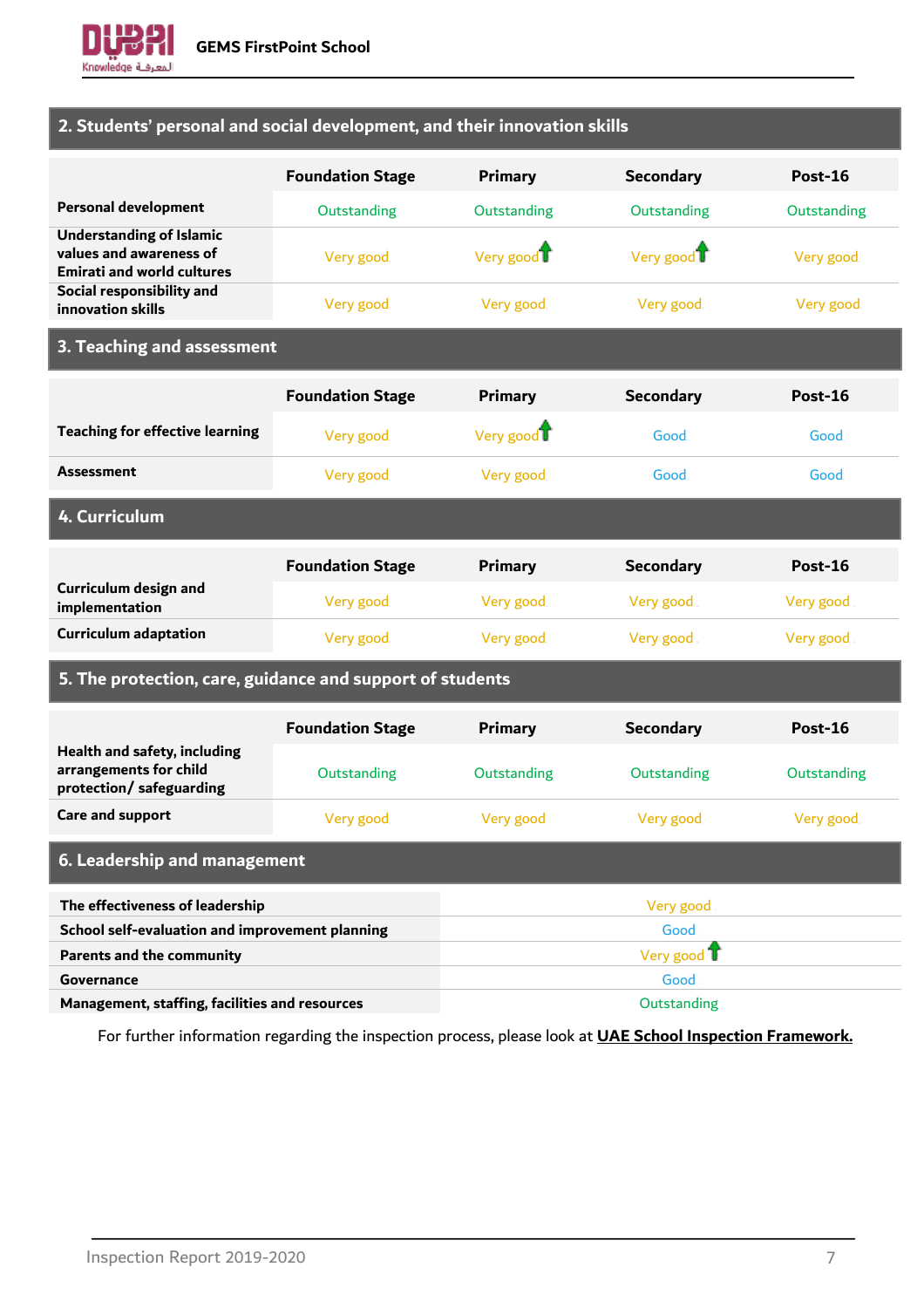

# **National Priorities**

#### <span id="page-7-1"></span><span id="page-7-0"></span>**National Agenda Parameter**



In 2014, H.H. Sheikh Mohammed Bin Rashid Al Maktoum, Vice-President and Prime Minister of the UAE, and Ruler of Dubai, launched the UAE National Agenda 2021. In 2015, KHDA launched the National Agenda Parameter, which is a method for measuring and monitoring schools' progress towards achieving the UAE National Agenda targets. The following section focuses on the success of the school in meeting the National Agenda Parameter targets:

The school meets the registration requirements for the National Agenda Parameter for the 2019-2020 academic year.

**The school's progression in international assessments is above expectations.**

• The measurement of the school's progression in international assessments is restricted. Students' performance in National Agenda Parameter (NAP) benchmark assessments is above expectations in English, mathematics and science, showing strengths in English in particular, where a significant improvement is evident. Progression in benchmark assessments, compared to students' measured cognitive potential (CAT4), is above expectations.

#### **The impact of leadership is above expectations.**

• The school's National Agenda action plan is well-integrated. It is progressively implemented, and the evaluation of its impact on outcomes is rigorous. Assessment information in English, mathematics and science is carefully analysed, and the analysis has an increasingly positive impact on students' learning outcomes.

#### **The impact on learning is above expectations.**

• Students' problem-solving skills are well-developed. Students consider alternative approaches when finding solutions. The use of information technology in lessons is a strong feature of the school. Consequently, students exhibit better than expected research skills and an ability to analyse their findings. Students' capacity to explain their findings is developing well.

#### **Overall, the school's progression to achieve its UAE National Agenda targets is above expectations.**

- Enhance students' achievement by analysing international benchmark test results, addressing gaps in learning and setting measurable targets for improvement.
- Ensure that opportunities for students to apply their knowledge and understanding in unfamiliar situations are an essential component of their learning.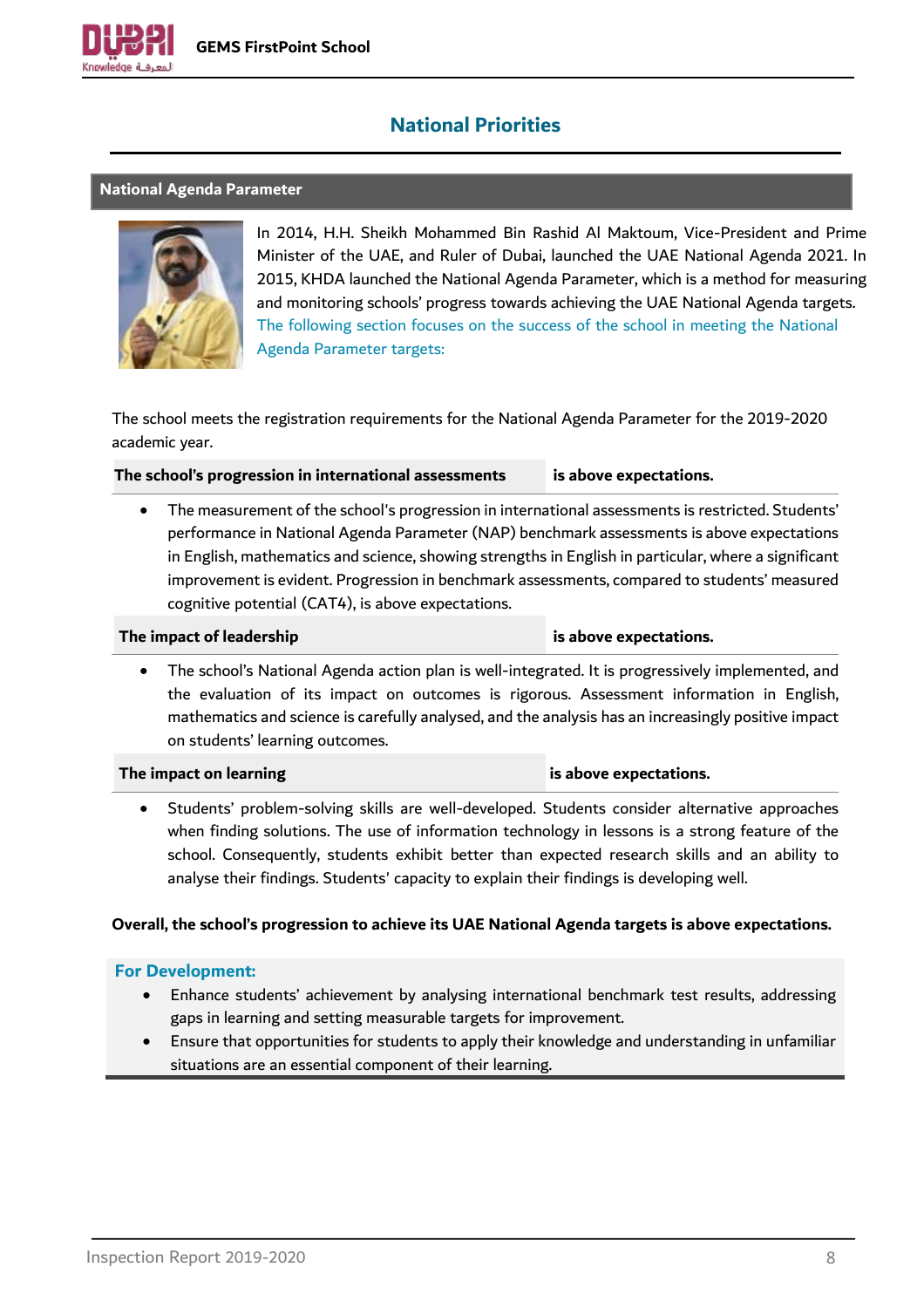#### <span id="page-8-0"></span>**Moral education**

- The moral education curriculum is fully aligned with the Ministry of Education (MoE) requirements. It is relevant to students' lives and is consistent in promoting the core values of the school. The curriculum is effective in developing progression in students' knowledge, skills and understanding.
- Moral education is taught in Years 1 to 12 for one lesson each week. Lessons are purposefully and skilfully planned to focus on developing students' critical thinking and confidence in expressing their opinions in discussions. Consequently, students are very engaged in their learning.
- The school has coherent and consistent arrangements for the assessment of moral education. Together with their teachers, students use personalised guidelines to identify their achievement against the learning objectives of lessons. Students' achievements are reported to parents on a regular basis.

#### **The school's implementation of the moral education programme is above expectations.**

#### **For Development:**

• Ensure that the requirements for the moral education programme are consistently met across the school, so that all students develop their higher-order thinking skills, including critical thinking and reflection. Click here to enter text.

#### <span id="page-8-1"></span>**Reading across the curriculum**

- The school's reading assessment information shows that most students are at or above the age-expected levels of reading in English and Arabic. Tracking of performance in English is used to identify underperforming students.
- Students' reading skills in Arabic and English have improved in all phases. The school's emphasis on the importance of reading and the regular professional training for teachers are contributing to the effective teaching of literacy.
- The school's attractive, well-stocked libraries encourage students to be independent, confident and motivated readers. The application of reading skills and learning of new vocabulary are key features in all key subjects.
- The highly-committed school leaders promote a culture of reading throughout the school. Their actions have been successful in building students' reading literacy in all subjects.

**The school's provision, leading to raised outcomes in reading across the curriculum, is developing.**

#### **For Development:**

• Promote stronger collaboration between the Arabic and English departments so that the good practice in developing reading literacy is shared more widely.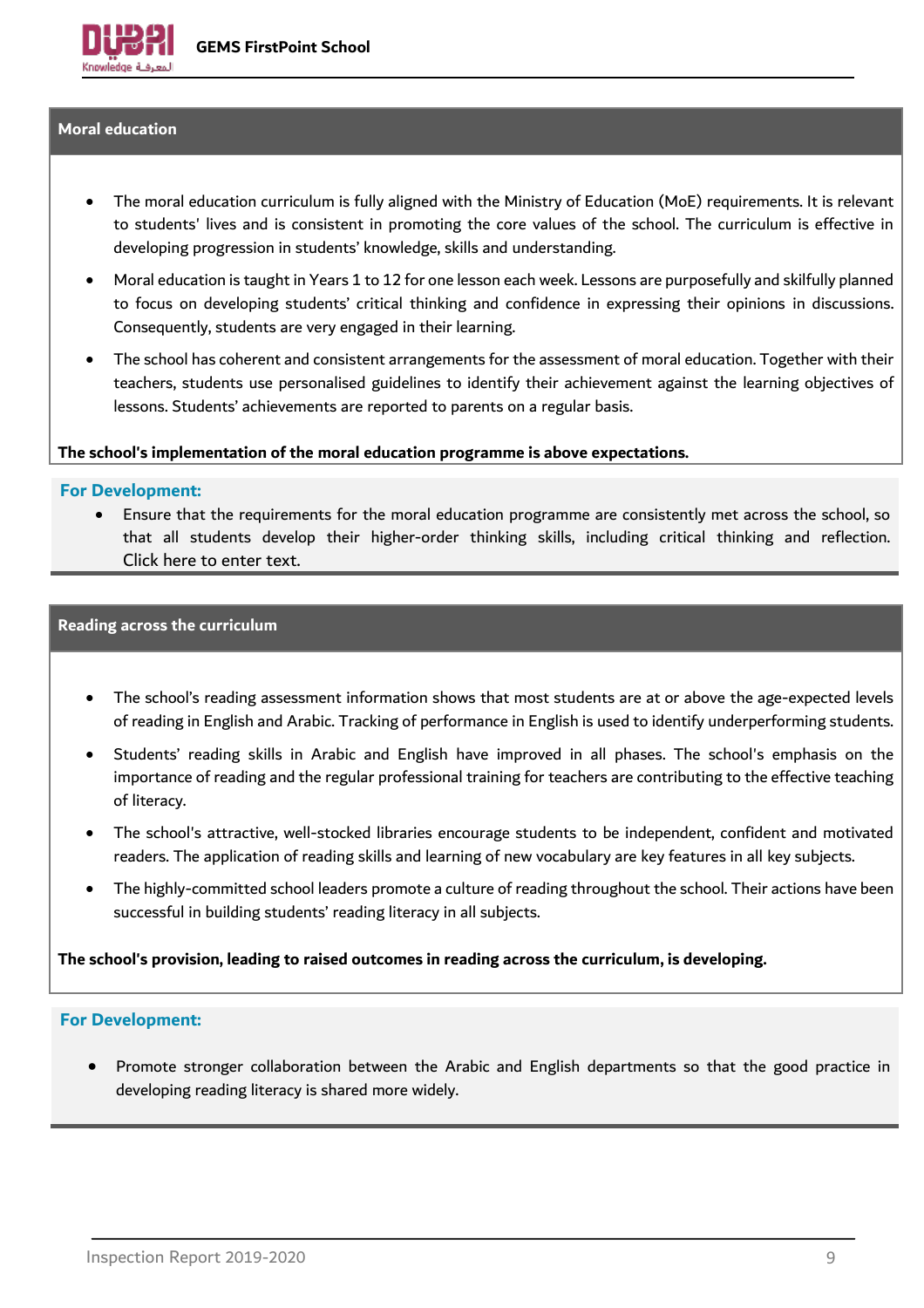# <span id="page-9-0"></span>**Innovation**

- In most lessons, students are developing their critical thinking and problem-solving skills. A majority are able to interpret information in depth and communicate their understanding succinctly.
- The school councils meet regularly and have initiated projects that make the school healthier and more sustainable.
- Digital technology is actively incorporated in almost all lessons. Quick response (QR) code readers are used by students to access worksheets, videos and online information boards.
- Rich and varied opportunities for innovation are many within the school as staff develop a range of innovative partnerships, particularly at Post-16. This is enabling students to access a high-quality approach to learning.
- The school embraces innovation, stating it as one of its values. A significant drive by leaders focuses on the development of students' inquisitiveness and creativity, as well as their independent enquiry.

#### **The school's promotion of a culture of innovation is systematic.**

#### **For Development:**

• Provide more opportunities for critical thinking within the curriculum, especially in the secondary and post-16 phases.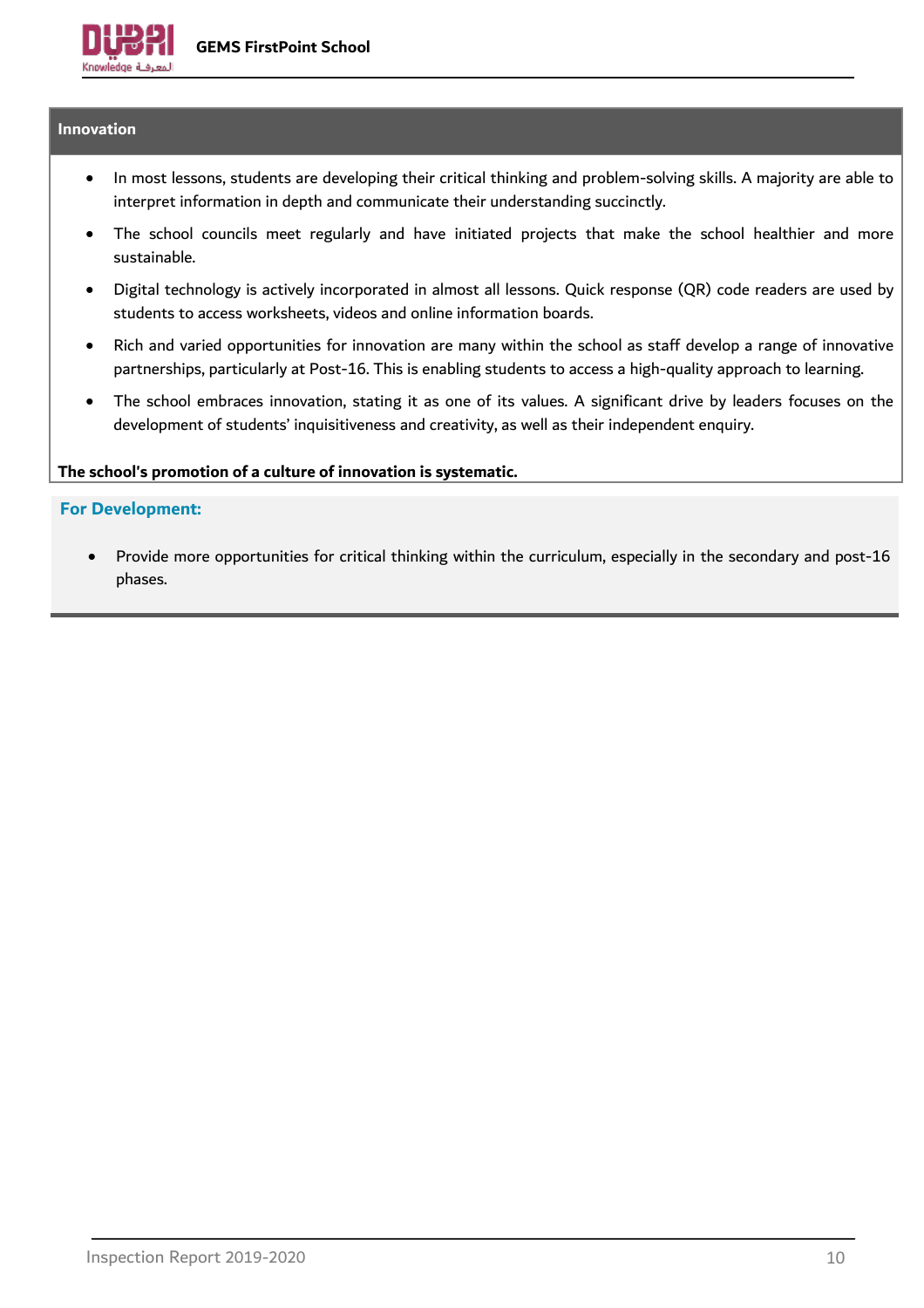

# <span id="page-10-0"></span>**Main Inspection Report**

## **1. Students' achievement**

#### **Islamic Education**

|            | <b>Foundation Stage</b> | Primary    | <b>Secondary</b> | Post-16     |
|------------|-------------------------|------------|------------------|-------------|
| Attainment | Not applicable.         | Acceptable | Acceptable       | Acceptable. |
| Progress   | Not applicable.         | Acceptable | Acceptable       | Good        |

- Most students' achievement is broadly in line with curriculum standards. Post-16 students are improving their knowledge, skills and understanding, by using research and applying their learning to real life. This is enabling them to make more rapid progress in their understanding of the Pillars of Islam and worship.
- Younger primary students are making better than expected progress in relation to the MoE curriculum standards. Their progress is better than that of students in the upper primary phase. Secondary students, especially the non-Arab ones, show steady improvement when explaining the rationale behind Islamic laws.
- Across the school, students are slowly improving their recitation skills. At Post-16, boys of Arab heritage show an enhanced ability in the use of references to the Holy Qur'an and Hadeeth to support their learning. Students' knowledge of Seerah and major events in Islam are less evident.

#### **For Development:**

- Ensure that students, particularly the Arab ones in the secondary phase, improve their knowledge of core Islamic principles.
- Improve students' recitation skills by tracking their progress more carefully and introducing timely interventions where necessary.

|            | <b>Foundation Stage</b> | Primary    | <b>Secondary</b> | <b>Post-16</b> |
|------------|-------------------------|------------|------------------|----------------|
| Attainment | Not applicable.         | Acceptable | Acceptable T     | Acceptable.    |
| Progress   | Not applicable          | Acceptable | Acceptable       | Good           |

#### **Arabic as a First Language**

- Most students exhibit language skills that are in line with the MoE curriculum standards. A few demonstrate skills that are above expectations, especially in reading and listening. Across each phase, students experience difficulty in their use of classical Arabic and in organising ideas in their writing.
- Post-16 students are making better than expected progress because of an appropriate level of challenge in lessons. However, the variability in their language skills is restricting improvements in attainment.
- Primary and secondary phase students are able to read texts with appropriate accuracy. Upper secondary students identify simple forms of figurative language. Post-16 students can analyse the effect of some rhetorical devices used in speaking and writing.

- Identify gaps in students' learning more carefully by using assessment information to guide adjustments to teaching, learning and curriculum planning.
- Provide more consistent opportunities for students to improve their speaking and writing skills.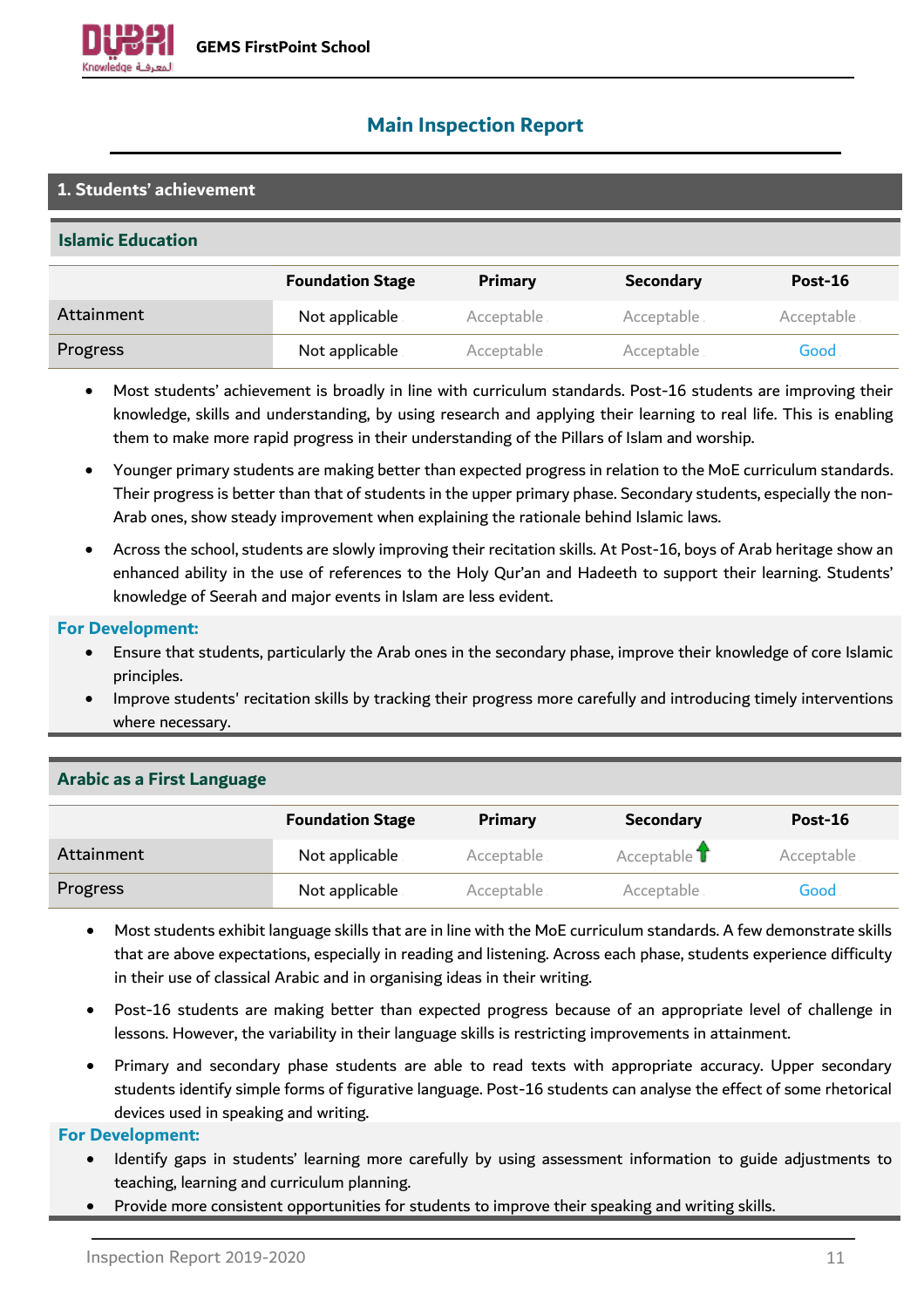## **Arabic as an Additional Language**

|            | <b>Foundation Stage</b> | Primary    | <b>Secondary</b> | Post-16        |
|------------|-------------------------|------------|------------------|----------------|
| Attainment | Not applicable          | Acceptable | Acceptable       | Not applicable |
| Progress   | Not applicable          | Acceptable | Acceptable       | Not applicable |

- In lessons, most students across the primary and secondary phases demonstrate language skills that meet the expectations of the MoE curriculum in relation to their years of study.
- Students' listening and reading skills are in line with expectations across the phases. Their confidence in speaking extensively and their independent writing skills are less developed. They do not get enough opportunities to practice these skills.
- Most students make the expected progress in relation to the curriculum standards and learning objectives. Their progress is hindered in the lessons that lack challenge or provide them with too few opportunities to use their language skills.

#### **For Development:**

- Identify students' attainment levels accurately then modify the curriculum to meet their learning needs.
- Provide students with more engaging lessons and more opportunities to develop all four language skills, especially speaking and writing.

# **English**

|            | <b>Foundation Stage</b> | <b>Primary</b>        | <b>Secondary</b>  | <b>Post-16</b>          |
|------------|-------------------------|-----------------------|-------------------|-------------------------|
| Attainment | Very good               | Very good $\mathbf T$ | Good <sup>T</sup> | Good $\mathbf{\hat{T}}$ |
| Progress   | <b>Outstanding</b>      | Very good             | Good .            | Good                    |

- Students in the FS and Primary speak confidently about their learning. They quickly develop their skills in writing, using technology effectively to present their work. Older students continue to make good progress and can analyse and evaluate texts.
- Almost all students have a growing awareness of the literary techniques used by authors and enjoy discussing their favourite books or genres. Older students show good understanding of characters when studying Shakespeare.
- The majority of students demonstrate very good and improving attainment across the school. However, there are a few lower attaining students in the secondary phase who are not making sufficient progress and do not know what to do to improve their work.

#### **For Development:**

• Ensure that the lower attaining students in the secondary phase receive focused feedback on what they need to do to improve their work and make faster progress.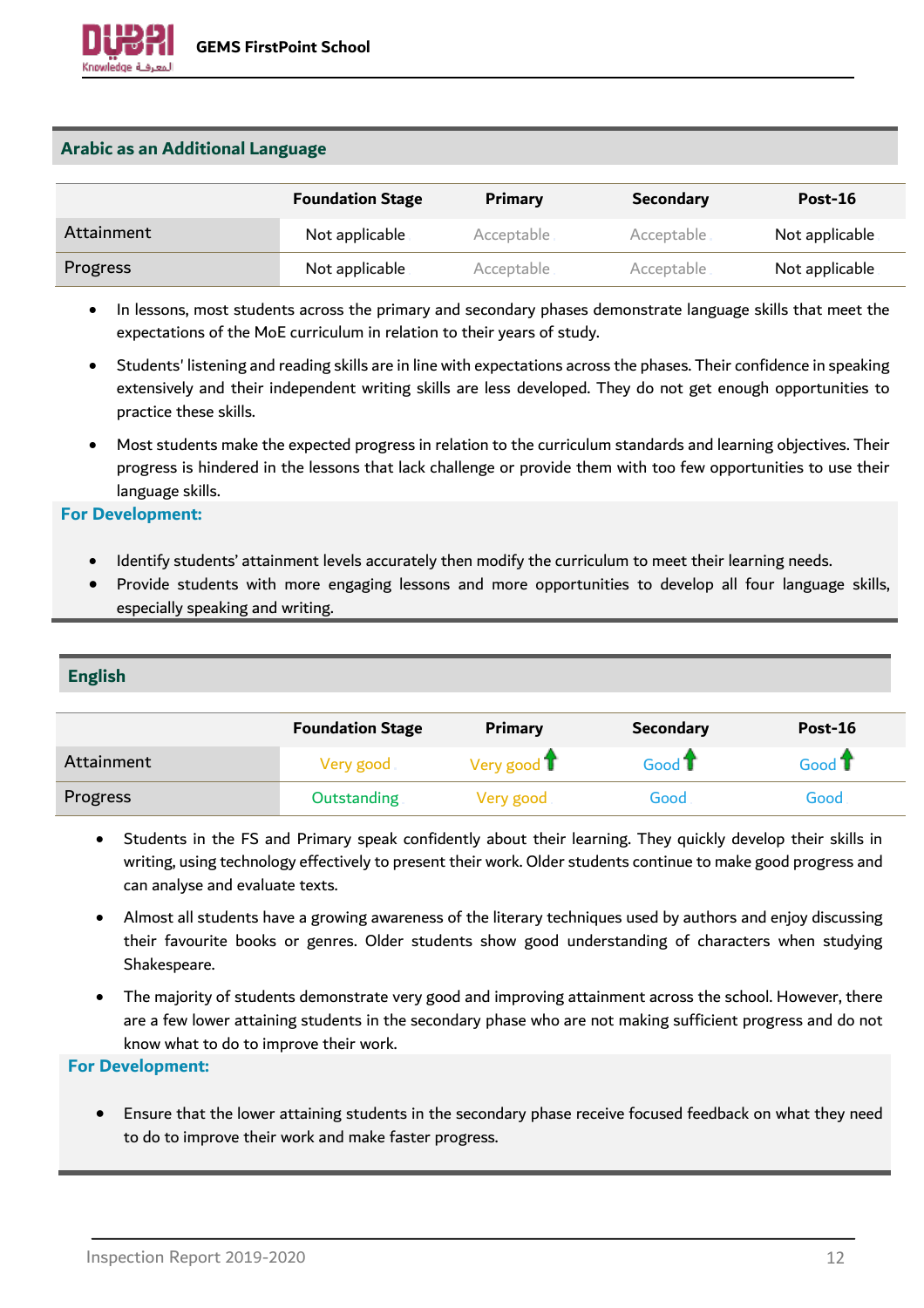

# **Mathematics**

|            | <b>Foundation Stage</b> | <b>Primary</b> | <b>Secondary</b> | Post-16               |
|------------|-------------------------|----------------|------------------|-----------------------|
| Attainment | Very good               | Very good      | Very good        | Very good $\mathbf T$ |
| Progress   | Very good               | Very good      | Very good        | Very good $\mathbf T$ |

- In all phases, the large majority of students achieve above the expected curriculum and international standards. Students' increased understanding of their strengths and areas for improvement is leading to stronger progress over time.
- In the FS, children show well-developed number fluency and addition. In the upper phases, students have a secure understanding of mathematical terminology, which they use well to solve word problems. The speed and accuracy of students' mental mathematics are strongest in the primary phase.
- Students' ability to solve difficult problems is improving. The more able students answer challenging questions with confidence. Their ability to do so in unfamiliar situations is developing.

#### **For Development:**

• Improve the speed and accuracy of students' mental mathematical calculations in the upper phases and ensure that appropriate real-life applications are central to all lessons.

#### **Science**

|            | <b>Foundation Stage</b> | <b>Primary</b> | <b>Secondary</b> | Post-16          |
|------------|-------------------------|----------------|------------------|------------------|
| Attainment | Very good               | Very good      | Good             | Good $\mathbb T$ |
| Progress   | Very good               | Very good      | Good             | Good             |

- A large majority of children in the FS are developing a strong understanding of the world and making better than expected progress in their learning. They can confidently explain which foods are good for them and how to take care of their teeth.
- Most students in the primary phase are effectively developing their independent learning skills by carrying out investigations. For example, Year 3 students investigate the different types of skeletal joints and their functions.
- Secondary and post-16 students are taking more responsibility for their progress. They work collaboratively and individually, which is helping develop their scientific and problem-solving skills. Year 12 students can confidently explain their conclusions when performing investigations in physics.

#### **For Development:**

• Provide students with increased challenge and improve their critical thinking skills, particularly in the secondary and post-16 phases.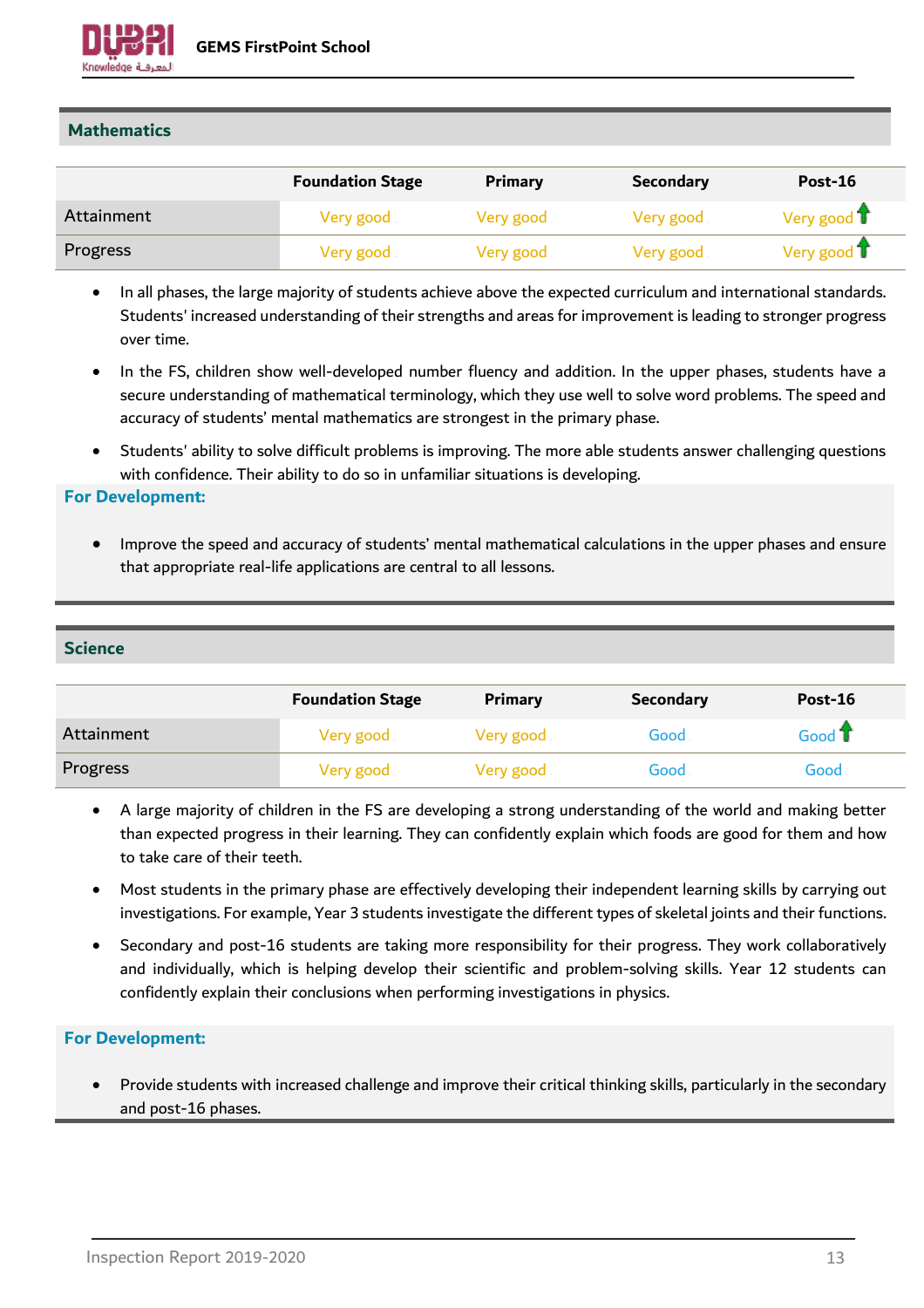

## **UAE Social Studies**

|            | All phases |
|------------|------------|
| Attainment | Good       |

- In lessons, the majority of students attain levels of knowledge and understanding of concepts that are above the MoE curriculum standards.
- Students in the primary phase identify key heritage elements of the UAE and conduct independent research to connect economic activities to geographical aspects. Students in the secondary phase are able to explain how Islam has changed some cities in the world.
- Students' strong literacy skills are supporting their independent research. The integrated curriculum approach, which includes team teaching and engagement with parents, is enabling students to acquire knowledge and to link their learning to real life.

#### **For Development:**

• Provide students with more opportunities to present their research findings to wider audiences.

#### **Learning Skills**

|                 | <b>Foundation Stage</b> | Primary     | <b>Secondary</b> | <b>Post-16</b> |
|-----------------|-------------------------|-------------|------------------|----------------|
| Learning skills | Very good               | Very good T | Good             | Good.          |

- Learning skills are generally well developed across the school. In the FS and the primary phase, there are more opportunities for students to develop their own ideas and learning, such as using their 'Bloom Bears' to identify the characteristics of good learning.
- Collaborative learning is not only developing students' generation of ideas but also enabling them to communicate their thoughts clearly. In many instances, students are excited to learn and respond readily to their teachers' questions.
- In the best lessons, students are enterprising, inquisitive and innovative, and they can apply what they are learning to real-life situations. Almost all students are able to carry out independent research using digital technology to support their learning.

#### **For Development:**

• Ensure that older students have more opportunities to develop their critical thinking skills through independent learning activities.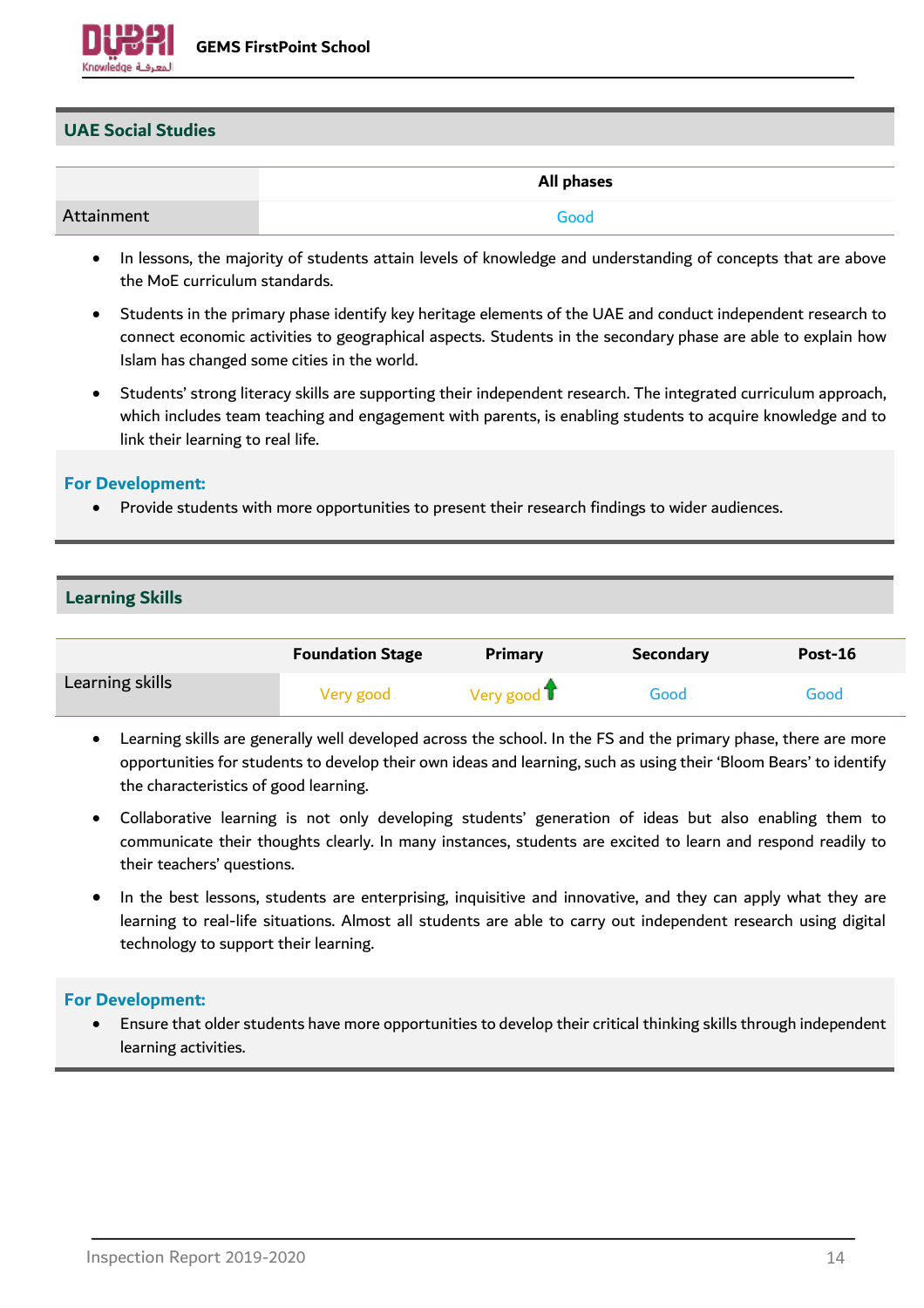## **2. Students' personal and social development, and their innovation skills**

|                      | <b>Foundation Stage</b> | Primary            | <b>Secondary</b> | $Post-16$   |
|----------------------|-------------------------|--------------------|------------------|-------------|
| Personal development | Outstanding             | <b>Outstanding</b> | Outstanding      | Outstanding |

- The exceptional personal development of all students is a key strength of the school. Students' behaviour is exemplary. In the FS, innovative and imaginative assemblies assist even the youngest children to understand that attending school regularly is very important for their educational progress.
- The outstanding levels of attendance and punctuality exemplify students' highly positive attitudes to learning. Students are always self-disciplined and respectful to adults. They enjoy the friendships they have at school. In keeping with the school's inclusive nature, students demonstrate empathy and sensitivity to the needs of others.
- Students benefit from many well-planned programmes that encourage physical exercise, outdoor play and keeping safe. Their learning experiences help them develop a very good understanding of the importance of making wise choices about eating and maintaining a healthy lifestyle.

|                                                     | <b>Foundation Stage</b> | <b>Primary</b>               | <b>Secondary</b>             | Post-16   |
|-----------------------------------------------------|-------------------------|------------------------------|------------------------------|-----------|
| Understanding of Islamic<br>values and awareness of | Very good               | Very good $\hat{\mathbf{T}}$ | Very good $\mathbf{\hat{T}}$ | Very good |
| Emirati and world cultures                          |                         |                              |                              |           |

- Students demonstrate mature levels of tolerance. They show age-appropriate knowledge of their own and other cultures. They enjoy diversity in the school and show respect to all religions and to the heritage of the UAE.
- Students' understanding of Islamic values and the UAE culture are enhanced by assemblies that emphasise not only values, but also art, drama and music. Projects in UAE social studies, Islamic education and Arabic help develop students' understanding of a range of concepts.
- The displays in the FS and in the learning spaces and classrooms across the school reflect students' strong awareness of a range of civilisations. Islamic heritage is displayed in the Islamic corridor and on the UAE social studies display boards to support students' learning and interest.

|                                                | <b>Foundation Stage</b> | <b>Primary</b> | <b>Secondary</b> | Post-16   |
|------------------------------------------------|-------------------------|----------------|------------------|-----------|
| Social responsibility and<br>innovation skills | Very good               | Very good      | Very good        | Very good |

- Students are proud of their school and participate confidently in activities. They develop strong qualities of citizenship by taking on roles of responsibility, such as prefects or members of the student councils who work on community projects.
- The different student councils provide opportunities for students to be creative and to develop practical and enterprising ideas. Many of the projects, such as planning a well-being day and a fundraising event for charity, enhance their leadership skills.
- Students are very aware of the issues of sustainability. They understand the need to look after the school environment. The sustainability council is active in organising and promoting the recycling of waste.

- Extend students' appreciation of the impact of Islamic values on the heritage and culture of the UAE.
- Improve students' social responsibility and innovation skills.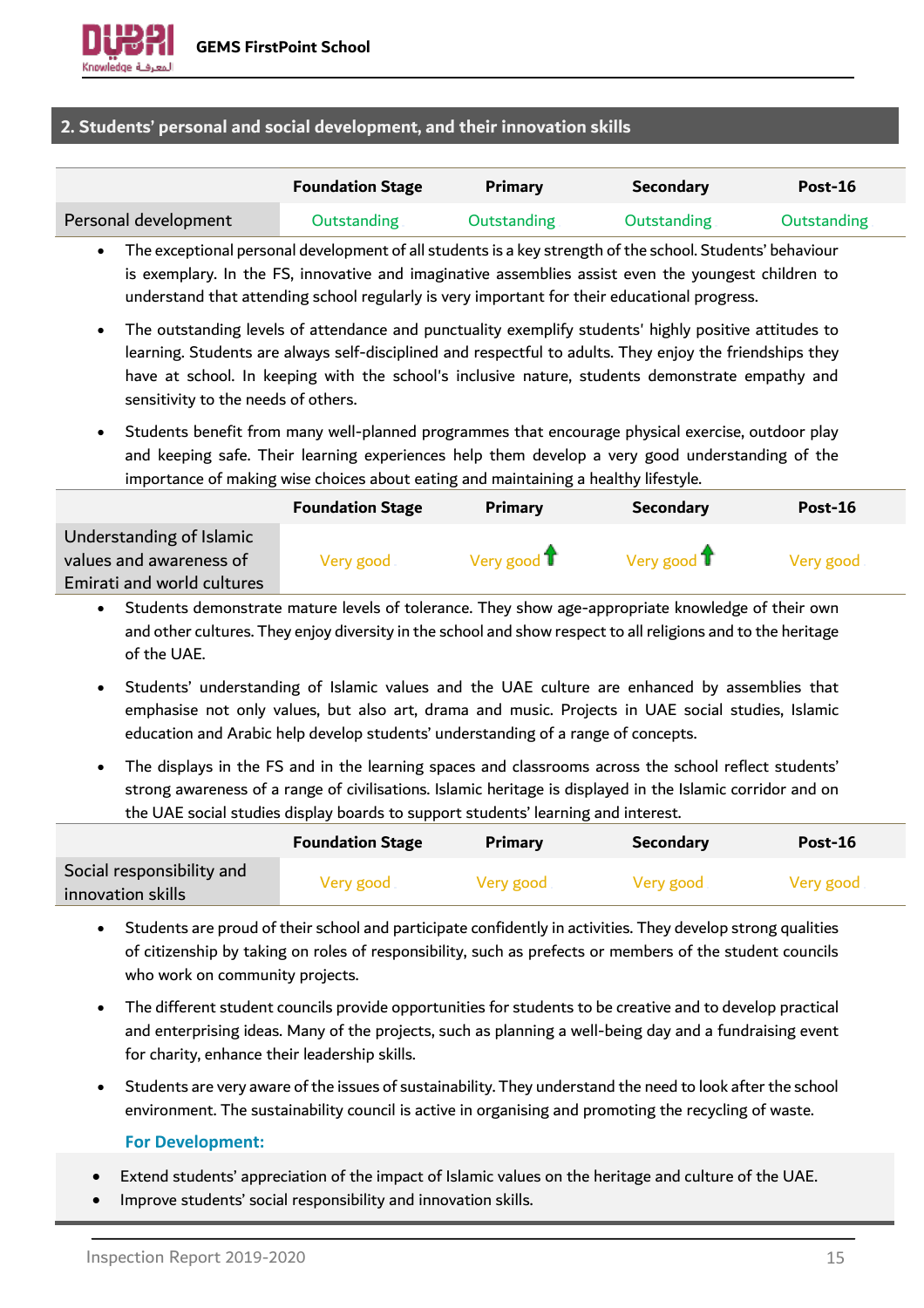#### **3. Teaching and assessment**

|                                    | <b>Foundation Stage</b> | <b>Primary</b>        | <b>Secondary</b> | Post-16 |
|------------------------------------|-------------------------|-----------------------|------------------|---------|
| Teaching for effective<br>learning | Very good               | Very good $\mathbf T$ | Good             | Good    |

- Teaching is stronger in the FS and the primary phase, where teachers are developing students' critical thinking skills successfully and challenging students to apply these skills in lessons. Across the school, most teachers plan very well-structured lessons with clear learning intentions and tasks.
- In almost all lessons, teachers include opportunities for students to use technology to consolidate their learning and foster their skills of independence. In all subjects, teachers create very positive and enjoyable learning environments.
- In most subjects, teachers use questioning consistently to ensure understanding, encourage extended answers and summarise the main points of their lessons. Skilful questioning is consistently used in the FS and the primary phase to challenge students and to promote meaningful discussions in ageappropriate ways.

|            | <b>Foundation Stage</b> | <b>Primary</b> | <b>Secondary</b> | Post-16 |
|------------|-------------------------|----------------|------------------|---------|
| Assessment | Very good               | Very good      | Good             | Good    |

- The analysis of assessment information is strong in all phases and subjects. Internal assessment data are generally well-aligned to the external test results. The valid and reliable information forms the basis for improvement planning.
- The school uses assessment well to track students' progress, but this is still developing in the senior phases of the school. Analyses of assessment information are used more effectively to support curriculum design and adaptation in English, mathematics and science than in Islamic education and Arabic.
- Overall, teachers know their students well and use assessment information to plan for their learning needs. Students have a developing awareness of their own strengths and areas for improvement. The marking of students' work, including homework, is not consistently rigorous.

- Ensure that all teachers, especially in the secondary and post-16 phases, challenge students to develop their independent learning skills.
- Improve achievement in Islamic education and Arabic by using assessment information more effectively to develop the curriculum.
- Ensure that teachers' marking of students' work focuses on content, as well as written presentation.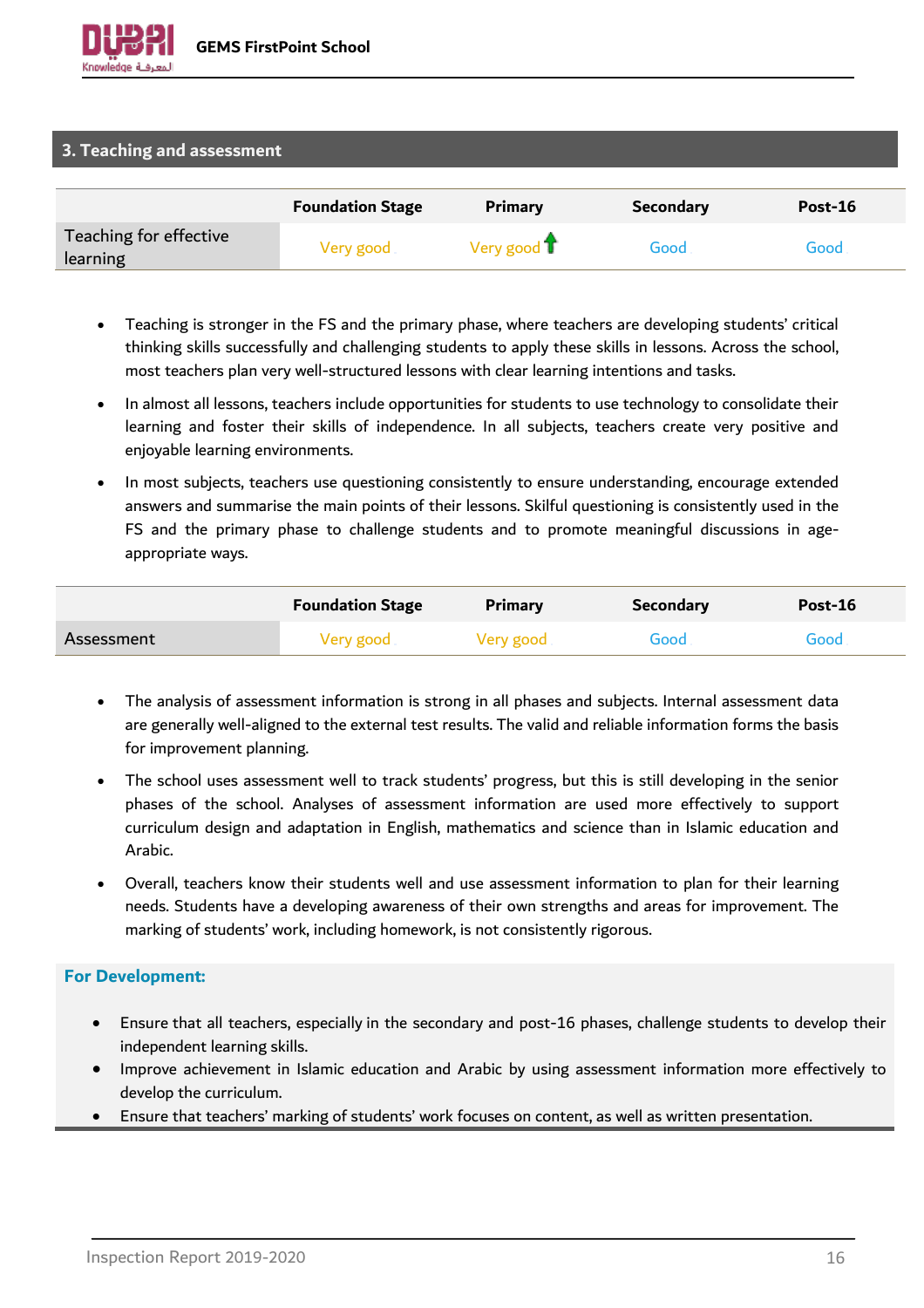

# **4. Curriculum**

|                                         | <b>Foundation Stage</b> | Primary   | <b>Secondary</b> | Post-16   |
|-----------------------------------------|-------------------------|-----------|------------------|-----------|
| Curriculum design and<br>implementation | Very good               | Very good | Very good        | Very good |

- The curriculum ensures access to a variety of physical, creative and active learning experiences which promote academic and personal development well. The curriculum also places emphasis on technology, enterprise and innovation. As early as FS, children begin to learn about enterprise through role play.
- Leaders monitor, adapt and review the curriculum. A recent improvement in the curriculum in Islamic education and Arabic provides more engaging learning opportunities for students in Years 1 to 4.
- Students are well supported through transitions between phases and from Year 13 to the world of work or higher education. The school's approach to providing vocational experiences for students is evident in the growing number of partnerships it has with local, national and international businesses.

|                       | <b>Foundation Stage</b> | Primary   | <b>Secondary</b> | Post-16   |
|-----------------------|-------------------------|-----------|------------------|-----------|
| Curriculum adaptation | Very good               | Very good | Very good        | Very good |

- The curriculum is modified well to meet the needs of the different groups of students in most subjects. Opportunities for innovation and enterprise are varied and embedded. A high priority is placed on the acquisition of technology skills from an early age.
- Students in Year 1 are extremely confident and competent when using their devices to record their work. Older students are at ease with the use of technology. For example, they share their work in the auditorium through an impressive plenary in the post-16 assembly.
- Numerous enrichment opportunities are available for all students. Students develop very good understanding and appreciation of the UAE culture and heritage through celebrations across the curriculum.
- Arabic is taught in FS 2 for 60 minutes per week.

#### **For Development:**

• Ensure that the curriculum is modified for the lower attaining students and regularly monitored to enable them to make better progress.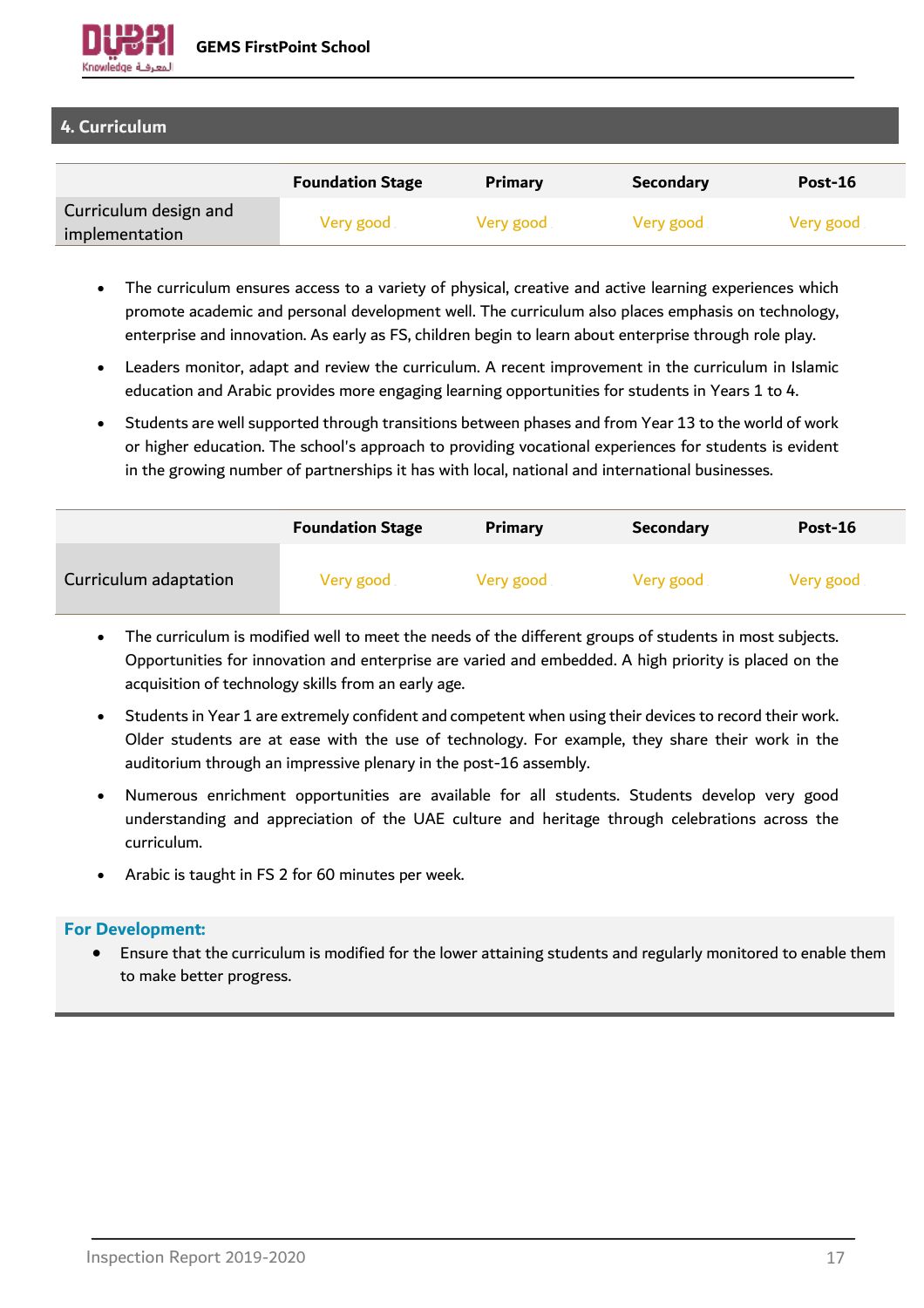

# **5. The protection, care, guidance and support of students**

|                                                                                        | <b>Foundation Stage</b> | <b>Primary</b>     | <b>Secondary</b> | Post-16     |
|----------------------------------------------------------------------------------------|-------------------------|--------------------|------------------|-------------|
| Health and safety,<br>including arrangements for<br>child protection /<br>safeguarding | <b>Outstanding</b>      | <b>Outstanding</b> | Outstanding      | Outstanding |

- The school has a wide range of policies and procedures for health and safety, including safeguarding and cyber security. Staff, students and parents understand and follow these procedures. The policies are reviewed annually and are updated on a regular basis.
- The transport arrangements are very well organised, and the rigorous supervision arrangements ensure the safety and security of students and staff who use school transport. Security guards are present at the entrances and around the school.
- The buildings are very well maintained. The premises and facilities provide a stimulating, safe and secure physical and learning environment for all students and staff. Safe and healthy lifestyles are promoted very successfully in many areas within the curriculum and the wider school life.

|                  | <b>Foundation Stage</b> | Primary   | <b>Secondary</b> | Post-16   |
|------------------|-------------------------|-----------|------------------|-----------|
| Care and support | Very good               | Very good | Very good        | Very good |

- Students are very friendly, open and keen to talk about their school. They have very positive relationships with their peers and staff. Attendance is monitored closely, and there are high levels of punctuality at transitions between lessons.
- The school uses a broad range of assessments to identify students of determination and their needs. The targets for improvement are accurate, and the modifications and support are suited to each student. This is stronger in the FS and the primary phase than in the other phases.
- Secure assessment procedures are used to identify and meet the learning needs of students with gifts and talents. However, the higher attaining students in the secondary and post-16 phases do not always receive appropriate levels of challenge. Career guidance is developing in the school.

# **For Development:**

• Ensure that modifications and support accelerate the progress of the lower attaining students.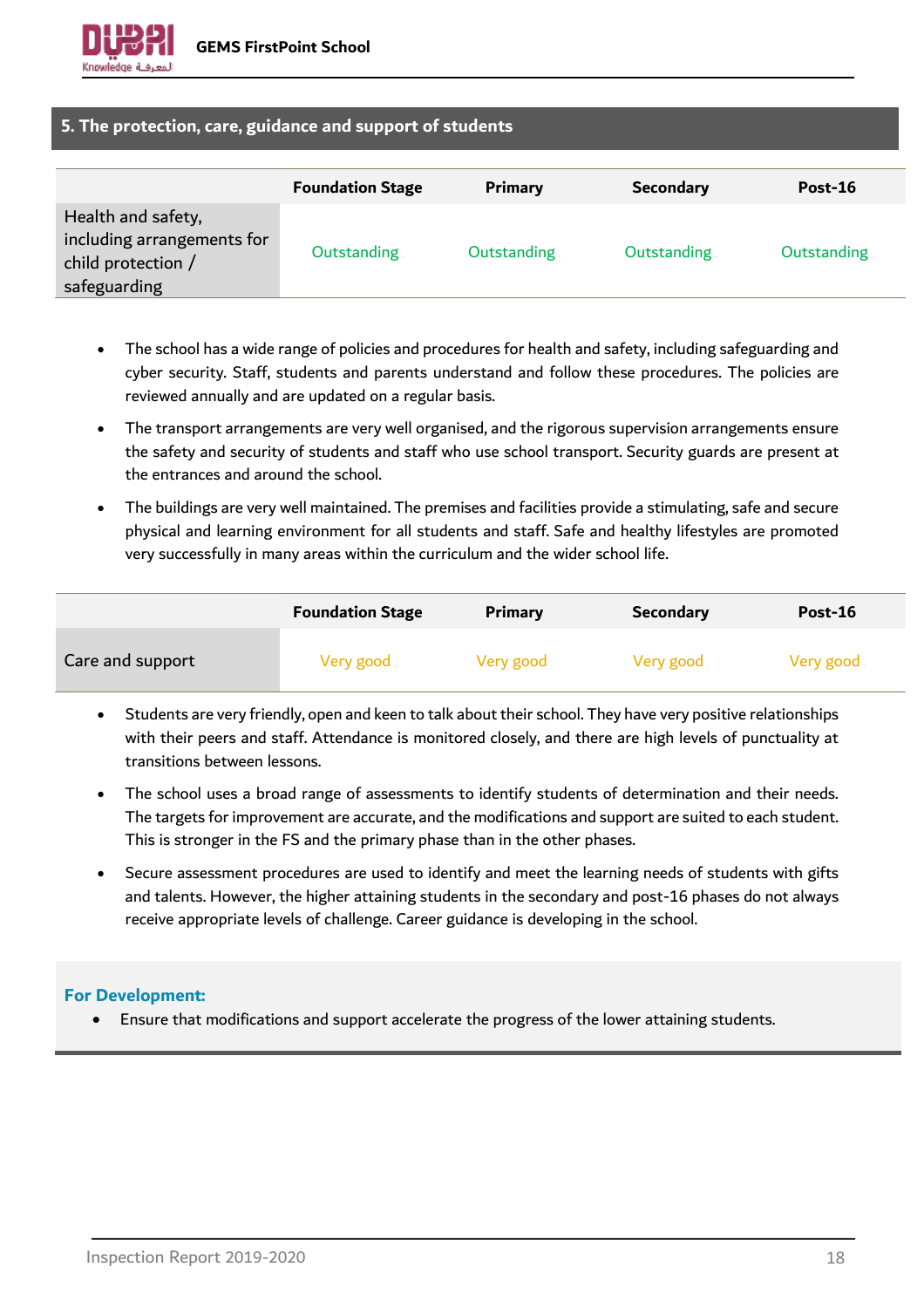## **Inclusion of students of determination**

Provision and outcomes for students of determination Theorem Control Very good

- This inclusive school is led with commitment and energy. Improvements continue to be made through the high-quality improvement plan of the forward-looking department. A newly-appointed inclusion governor brings additional skills to the area.
- Students' needs are identified accurately. After initial identification by teachers and consultation with parents, assessments lead to the creation of well-structured individual education plans (IEPs). These high-quality plans guide provision.
- In discussions, parents speak of their trust in working with the school. They strongly favour the open communication systems and support how the school has developed with them.
- Once the key barriers to learning of students of determination have been identified, support and modifications are put in place to align with their needs. These are skilfully applied, particularly in the FS and the primary phase.
- Students of determination make very good academic and personal progress because teamwork, support and modifications to the curriculum are of the highest quality. Almost all students of determination show increasing resilience as they face academic and personal challenges.

- Build and enhance the identity of the inclusion department across the school.
- Ensure that the focused observations of students' learning, particularly in the upper phases, enhance provision and lead to more rapid progress.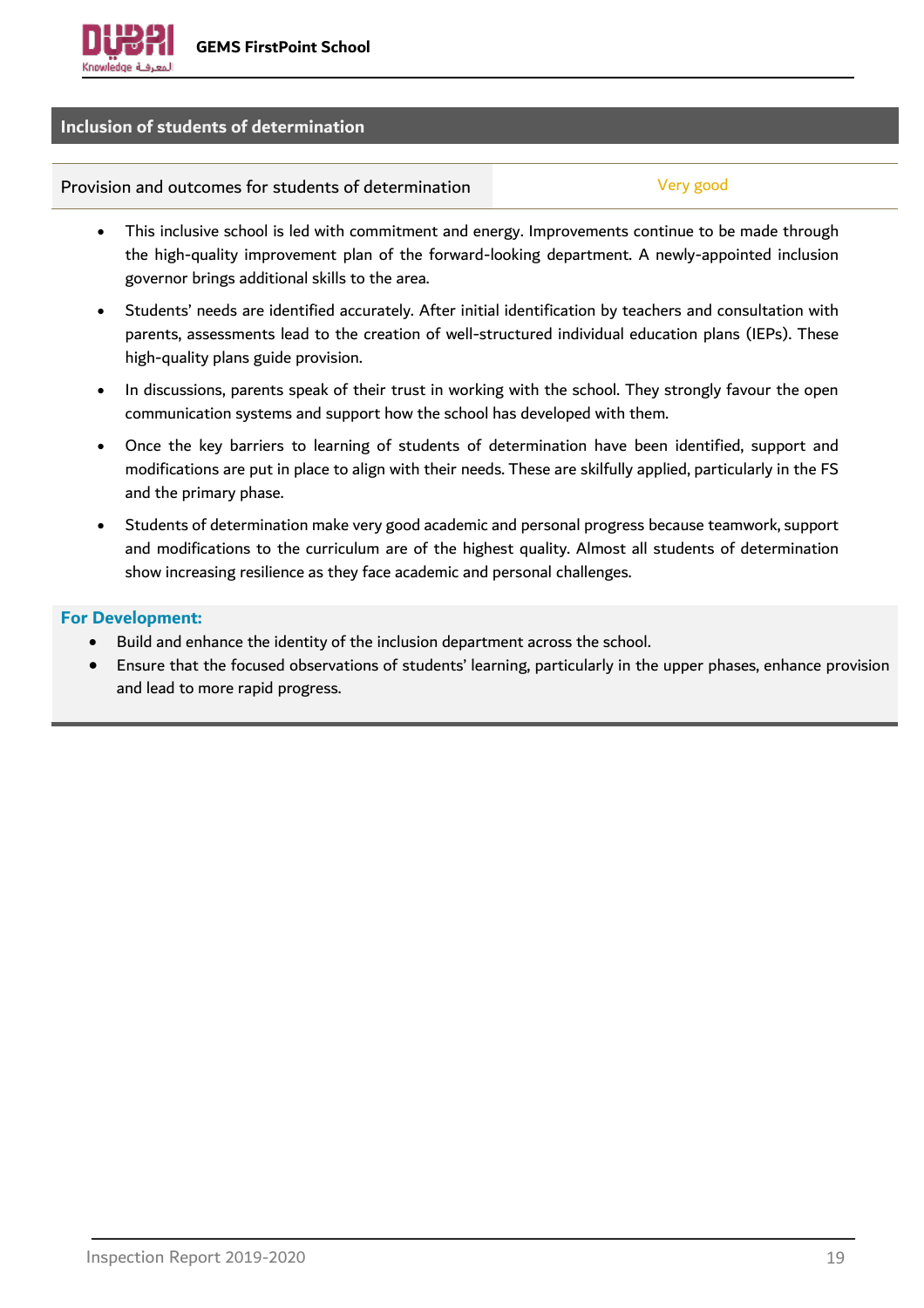## **6. Leadership and management**

| The effectiveness of leadership                 | Very good   |
|-------------------------------------------------|-------------|
| School self-evaluation and improvement planning | Good        |
| Parents and the community                       | Very good T |
| Governance                                      | Good        |
| Management, staffing, facilities and resources  | Outstanding |

- Senior leaders share and promote the school's vision, mission and values, which actively shape the learning ethos of this community-focused school. The school is inclusive and has a collective commitment to the UAE national priorities. The leaders' knowledge of the curriculum and best practices in teaching, learning and assessment is comprehensive and thorough. Staff morale is consistently high, which supports strong student academic and social development. Steps are being taken to address the recommendations of the previous inspection.
- Information from internal and external sources is analysed and used effectively to guide the school selfevaluation and to identify key priorities. The systems for the monitoring and evaluation of teaching and learning are effective. Actions taken to enhance provision are increasingly evaluated against student learning outcomes. The school demonstrates improvement in most key subjects. However, the leaders have not been successful in addressing the weaknesses in students' achievement in Islamic education and Arabic.
- The school has established an increasingly active and productive partnership with parents. Parents are passionate about the school and are extremely supportive of the recent enhancements to its decisions and direction. They are regularly involved in their children's learning and progress. They value the frequent informative communications and the school's many initiatives to involve them. The school's innovative community and business links, such as the 'Rahhal' student internment initiative, are strengths.
- The model of governance includes a broadly representative local advisory board (LAB), in addition to the corporate governing board. Collectively, governors bring a wealth of expertise. The LAB holds the school leaders to account for the school's performance. The school's strengths and areas for improvement are firmly understood by all. The governors support the school leaders and have confidence in them, while ensuring compliance with all statutory and regulatory requirements. However, they have not responded thoroughly to last year's inspection recommendations.
- The school's day-to-day management is characterised by highly effective procedures and routines that promote a calm, purposeful learning ethos. Staff are appropriately qualified and trained. The high quality premises include an abundance of specialist technology learning areas, which provide students with diverse learning opportunities. The FS 'desert classroom' and outside play area encourage children to explore, enquire and be inquisitive.

- Include the leaders of Islamic education and Arabic in the school's middle management team to enhance inclusivity and to develop greater understanding of best practice.
- Ensure that the school's self-evaluation and improvement documentation is concise and precise.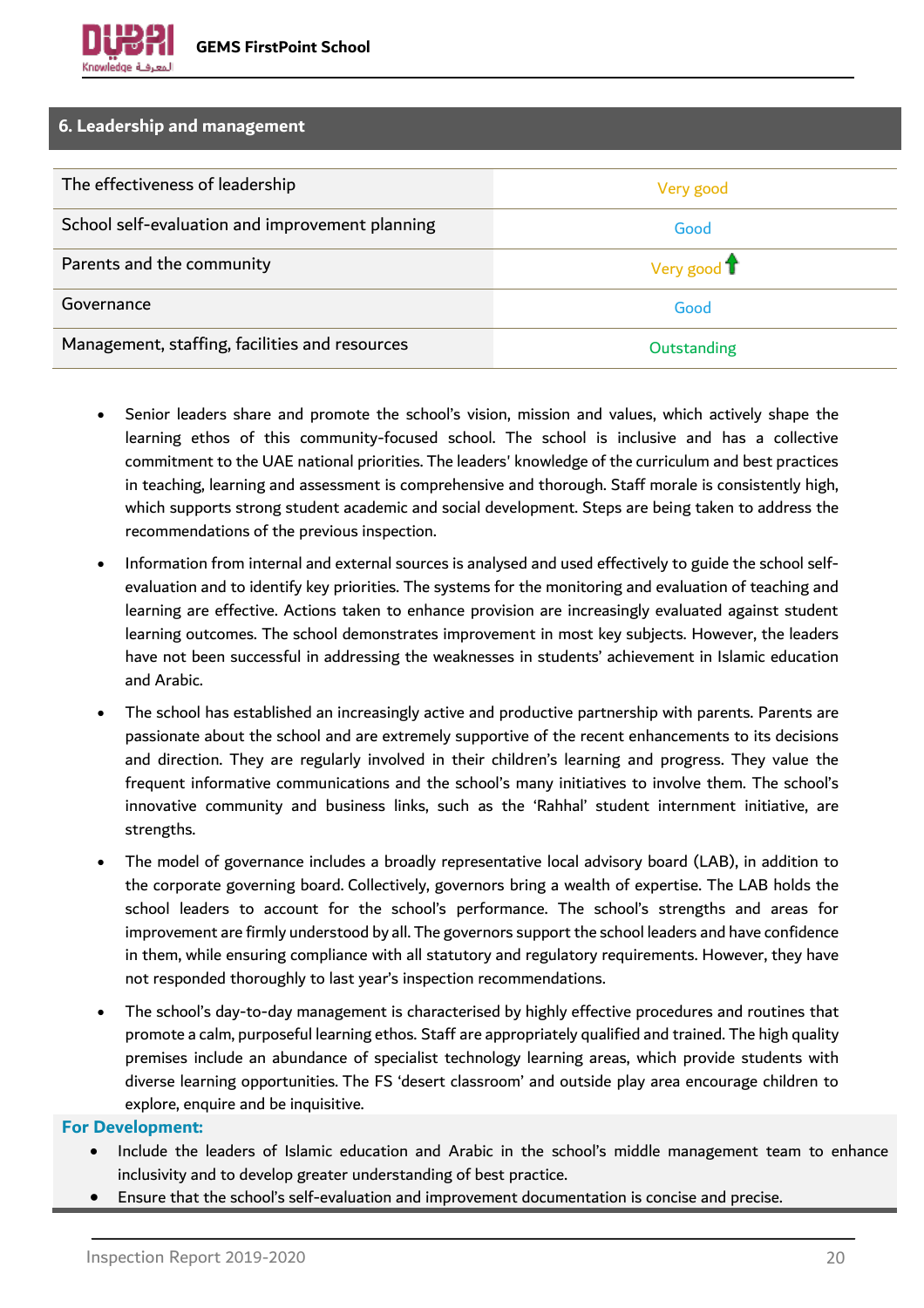

# **Views of Parents and Students**

<span id="page-20-0"></span>Before the inspection, the views of parents and students were surveyed. Key messages from each group were considered during the inspection and these helped to form inspection judgements.



| <b>Students</b> | Students' survey responses reflect an improving school ethos. They show<br>enhanced happiness, optimism, safety, satisfaction with life and emotional<br>engagement with teachers. Students report minimal verbal, physical or cyber<br>bullying. The inspection team's findings concur with students' views.                                                                                                                              |
|-----------------|--------------------------------------------------------------------------------------------------------------------------------------------------------------------------------------------------------------------------------------------------------------------------------------------------------------------------------------------------------------------------------------------------------------------------------------------|
| <b>Parents</b>  | Most parents who responded to the survey express satisfaction with the<br>quality of the educational provision of the school. Most agree that school<br>leaders act on their concerns and that teachers support the development<br>of their children's skills and happiness. They consider that their children<br>are safe at school and that bullying is not a problem. The inspection<br>team's findings align well with parents' views. |